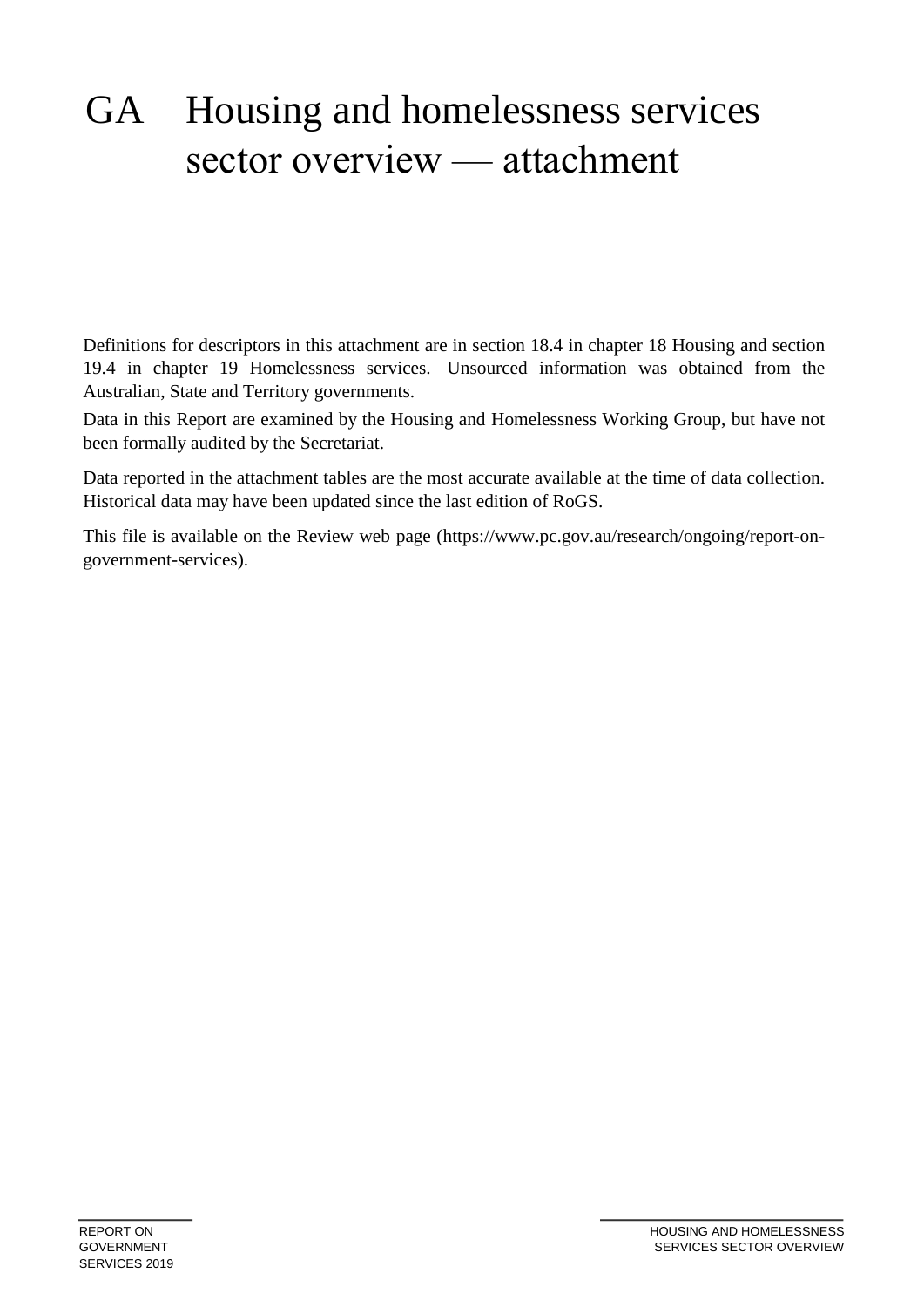## **Attachment contents**

| <b>Table GA.1</b>  | Australian Government expenditure relating to the National Affordable Housing<br>Agreement (NAHA), 2017-18 dollars (\$million)                          |
|--------------------|---------------------------------------------------------------------------------------------------------------------------------------------------------|
| <b>Table GA.2</b>  | Proportion of low income rental households in rental stress, by State and Territory, by<br>location                                                     |
| <b>Table GA.3</b>  | Proportion of low income private rental households in rental stress, by State and Territory,<br>2015-16                                                 |
| <b>Table GA.4</b>  | Supplementary contextual data                                                                                                                           |
| <b>Table GA.5</b>  | Australian Government expenditure for Commonwealth Rent Assistance, 2013-14 to<br>2017-18 (2017-18 dollars) (\$ million)                                |
| <b>Table GA.6</b>  | Australian Government expenditure for CRA, per person, 2013-14 to 2017-18 (2017-18<br>dollars)                                                          |
| <b>Table GA.7</b>  | Income units receiving CRA, 2018                                                                                                                        |
| <b>Table GA.8</b>  | Aboriginal and Torres Strait Islander income units receiving CRA, 2018                                                                                  |
| <b>Table GA.9</b>  | CRA income units, by payment type, 2018                                                                                                                 |
| Table GA.10        | CRA income units, by remoteness 2018                                                                                                                    |
| <b>Table GA.11</b> | Income units receiving CRA, by special needs and geographic location, 2018                                                                              |
| <b>Table GA.12</b> | Income units receiving CRA paying enough rent to be eligible for maximum assistance,<br>by jurisdiction, 2014 to 2018 (per cent)                        |
| Table GA.13        | Proportion of income units receiving CRA, paying more than 30 per cent of income on<br>rent, with and without CRA, by special needs, 2018 (per cent)    |
| <b>Table GA.14</b> | Proportion of income units receiving CRA with more than 50 per cent of income spent on<br>rent, with and without CRA, by special needs, 2018 (per cent) |
| Table GA.15        | Housing composition by tenure type (per cent)                                                                                                           |
| <b>Table GA.16</b> | Households residing in public housing (per cent)                                                                                                        |
| <b>Table GA.17</b> | Households residing in community housing (per cent)                                                                                                     |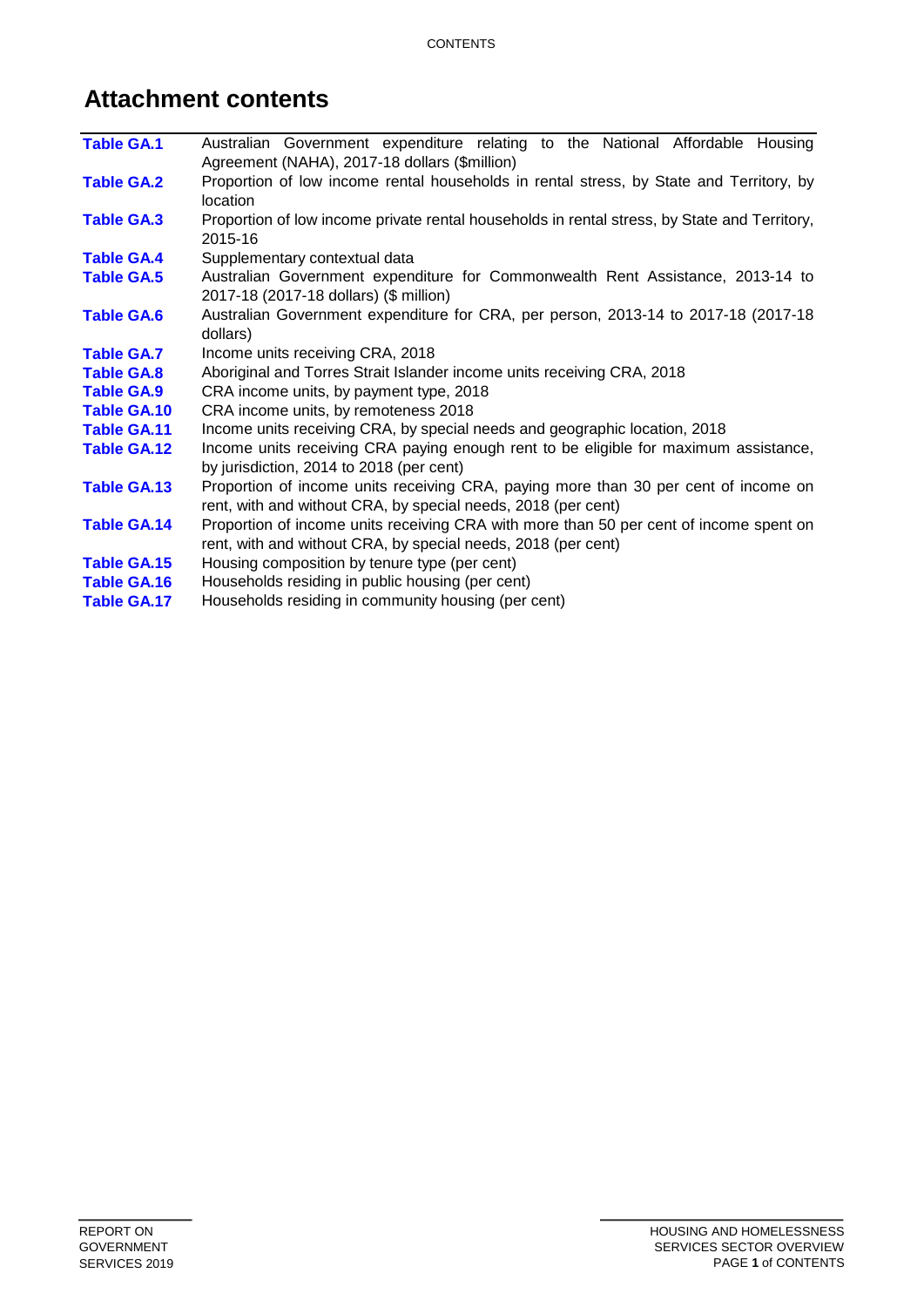|                                                             | <b>NSW</b> | Vic                      | Qld   | <b>WA</b> | <b>SA</b> | Tas                      | <b>ACT</b>               | NT    | Aust        |
|-------------------------------------------------------------|------------|--------------------------|-------|-----------|-----------|--------------------------|--------------------------|-------|-------------|
| 2017-18                                                     |            |                          |       |           |           |                          |                          |       |             |
| <b>NAHA Specific Purpose Payment</b>                        | 434.7      | 350.7                    | 272.7 | 141.9     | 94.9      | 28.8                     | 22.8                     | 13.5  | 1 360.0     |
| National Partnership agreements (in support of the NAHA)    |            |                          |       |           |           |                          |                          |       |             |
| on Homelessness                                             | 30.3       | 23.2                     | 29.4  | 15.4      | 9.0       | 2.9                      | 1.6                      | 5.4   | 117.2       |
| on Remote Indigenous Housing                                |            | -                        | 186.2 | 178.7     | 17.3      | $\overline{\phantom{m}}$ | $\qquad \qquad \qquad$   | 144.5 | 526.6       |
| Total expenditure on National Partnership agreements        | 30.3       | 23.2                     | 215.6 | 194.1     | 26.3      | 2.9                      | 1.6                      | 149.9 | 643.8       |
| Total Australian Government expenditure related to the NAHA | 465.0      | 373.9                    | 488.3 | 336.0     | 121.2     | 31.7                     | 24.4                     | 163.4 | 2 003.8     |
| 2016-17                                                     |            |                          |       |           |           |                          |                          |       |             |
| NAHA Specific Purpose Payment                               | 433.3      | 347.0                    | 271.3 | 142.7     | 95.4      | 28.9                     | 22.6                     | 13.6  | 1 3 5 4 . 8 |
| National Partnership agreements (in support of the NAHA)    |            |                          |       |           |           |                          |                          |       |             |
| on Homelessness                                             | 30.3       | 23.0                     | 29.0  | 15.1      | 9.0       | 2.8                      | 1.5                      | 5.3   | 116.0       |
| on Remote Indigenous Housing                                |            |                          | 59.5  | 35.7      | 9.6       |                          | $\equiv$                 | 147.2 | 252.1       |
| Total expenditure on National Partnership agreements        | 30.3       | 23.0                     | 88.5  | 50.9      | 18.6      | 2.8                      | 1.5                      | 152.6 | 368.1       |
| Total Australian Government expenditure related to the NAHA | 463.6      | 370.0                    | 359.8 | 193.5     | 113.9     | 31.7                     | 24.1                     | 166.2 | 1722.9      |
| 2015-16                                                     |            |                          |       |           |           |                          |                          |       |             |
| <b>NAHA Specific Purpose Payment</b>                        | 433.0      | 338.5                    | 271.4 | 147.0     | 96.1      | 29.2                     | 22.2                     | 13.8  | 1 3 5 1 . 1 |
| National Partnership agreements (in support of the NAHA)    |            |                          |       |           |           |                          |                          |       |             |
| on Homelessness                                             | 30.6       | 23.3                     | 29.3  | 15.3      | 9.1       | 2.9                      | 1.6                      | 5.4   | 117.3       |
| on Remote Indigenous Housing                                | 49.0       | $\overline{\phantom{m}}$ | 147.1 | 113.0     | 19.1      | $\qquad \qquad -$        | $\overline{\phantom{0}}$ | 65.6  | 393.9       |
| Total expenditure on National Partnership agreements        | 79.7       | 23.3                     | 176.4 | 128.3     | 28.2      | 2.9                      | 1.6                      | 71.0  | 511.2       |
| Total Australian Government expenditure related to the NAHA | 512.6      | 361.7                    | 447.8 | 275.3     | 124.3     | 32.1                     | 23.7                     | 84.8  | 1862.3      |
| 2014-15                                                     |            |                          |       |           |           |                          |                          |       |             |
| <b>NAHA Specific Purpose Payment</b>                        | 432.5      | 336.5                    | 271.6 | 147.6     | 96.7      | 29.5                     | 22.2                     | 14.0  | 1 350.3     |
|                                                             |            |                          |       |           |           |                          |                          |       |             |

Table GA.1 **Australian Government expenditure relating to the National Affordable Housing Agreement (NAHA), 2017-18 dollars (\$million) (a)**

National Partnership agreements (in support of the NAHA)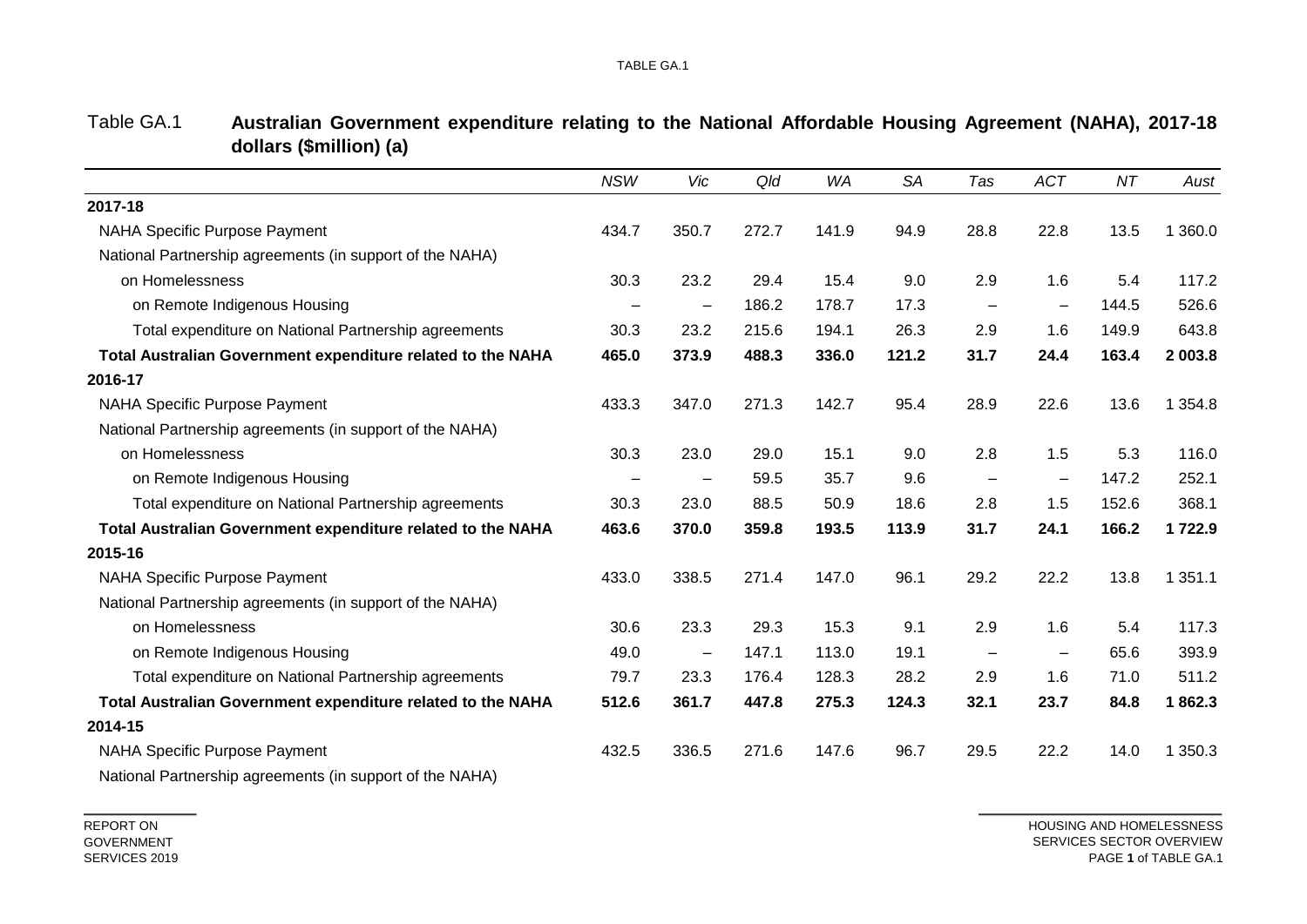|                                                             | <b>NSW</b> | Vic                      | Qld   | WA    | SA    | Tas                      | ACT                      | ΝT    | Aust       |
|-------------------------------------------------------------|------------|--------------------------|-------|-------|-------|--------------------------|--------------------------|-------|------------|
| on Homelessness                                             | 36.9       | 23.6                     | 35.2  | 15.5  | 9.2   | 3.5                      | 1.6                      | 5.5   | 131.0      |
| on Remote Indigenous Housing                                | 62.7       | 2.6                      | 148.4 | 151.9 | 28.7  | 2.5                      | $\overline{\phantom{0}}$ | 73.4  | 470.3      |
| Total expenditure on National Partnership agreements        | 99.7       | 26.2                     | 183.6 | 167.4 | 37.9  | 6.1                      | 1.6                      | 78.9  | 601.2      |
| Total Australian Government expenditure related to the NAHA | 532.1      | 362.6                    | 455.2 | 315.0 | 134.6 | 35.5                     | 23.7                     | 92.9  | 1951.6     |
| 2013-14                                                     |            |                          |       |       |       |                          |                          |       |            |
| NAHA Specific Purpose Payment                               | 428.9      | 326.2                    | 268.5 | 145.5 | 98.5  | 31.4                     | 23.5                     | 20.5  | 343.1      |
| National Partnership agreements (in support of the NAHA)    |            |                          |       |       |       |                          |                          |       |            |
| on Homelessness                                             | 34.5       | 31.6                     | 33.0  | 19.5  | 16.1  | 4.2                      | 5.7                      | 5.4   | 150.0      |
| on Remote Indigenous Housing                                | 46.7       | $\overline{\phantom{0}}$ | 185.9 | 200.3 | 38.1  | $\overline{\phantom{m}}$ | $\overline{\phantom{0}}$ | 89.8  | 560.8      |
| Total expenditure on National Partnership agreements        | 81.3       | 31.6                     | 218.8 | 219.8 | 54.2  | 4.2                      | 5.7                      | 95.2  | 710.8      |
| Total Australian Government expenditure related to the NAHA | 510.2      | 357.8                    | 487.4 | 365.3 | 152.7 | 35.6                     | 29.3                     | 115.7 | 2 0 5 4 .0 |

#### Table GA.1 **Australian Government expenditure relating to the National Affordable Housing Agreement (NAHA), 2017-18 dollars (\$million) (a)**

(a) Time series financial data are adjusted to 2017-18 dollars using the General Government Final Consumption Expenditure (GGFCE) chain price deflator (2017-  $18 = 100$ ) (table 2A.50). See chapter 2 for details.

**–** Nil or rounded to zero.

Australian Treasury (2018) *Final Budget Outcome, 2017-18* (and previous years), Canberra; Table 2A.50. *Source* :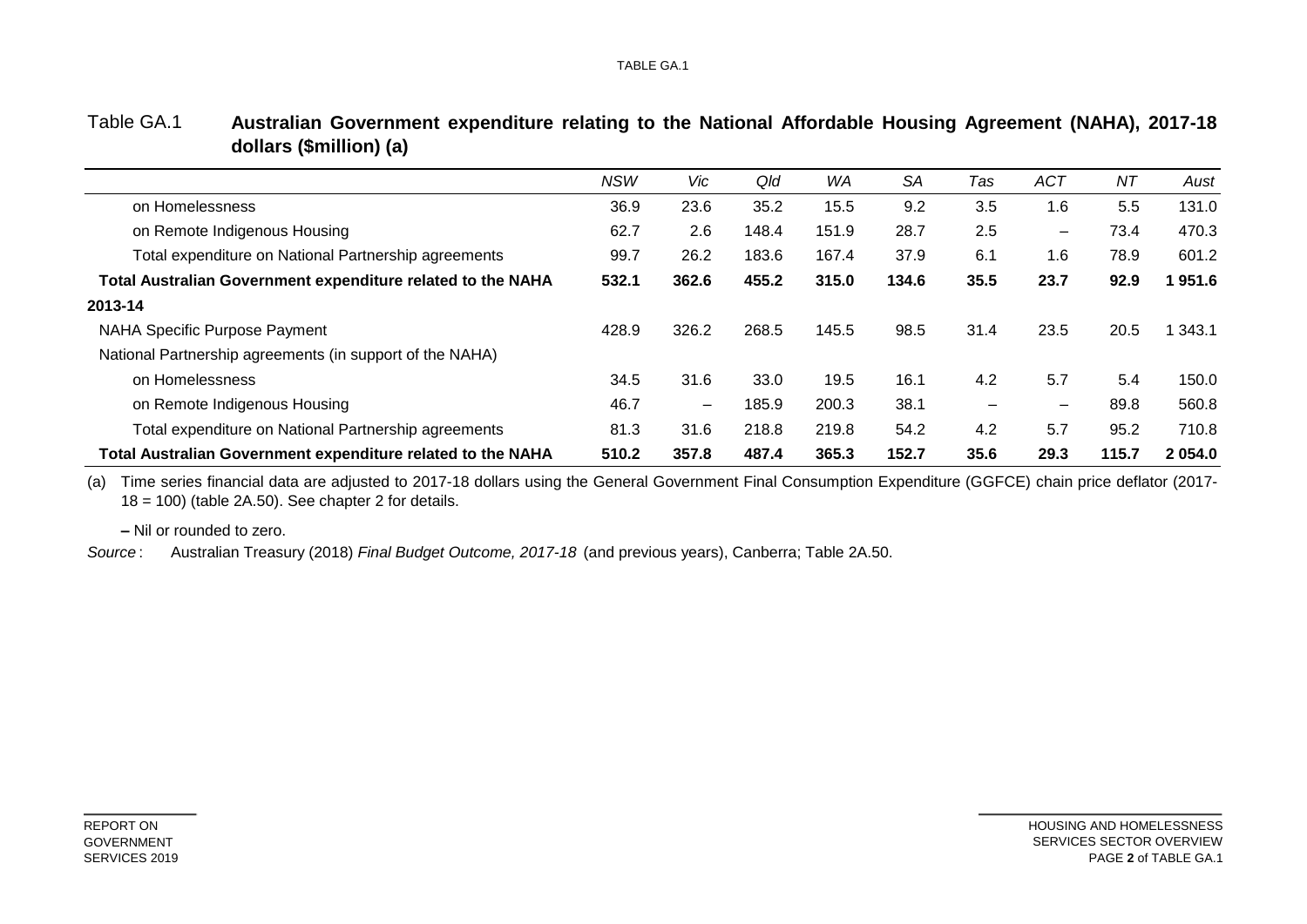|                                                             | Unit | <b>NSW</b>     | Vic            | Qld            | <b>WA</b>     | <b>SA</b>     | Tas            | ACT (h)       | $NT$ (i)      | Aust          |
|-------------------------------------------------------------|------|----------------|----------------|----------------|---------------|---------------|----------------|---------------|---------------|---------------|
| All of State or Territory                                   |      |                |                |                |               |               |                |               |               |               |
| Proportion of low income rental households in rental stress |      |                |                |                |               |               |                |               |               |               |
| 2015-16                                                     | $\%$ | 50.8<br>± 5.5  | 46.7<br>± 6.1  | 36.6<br>± 4.7  | 48.0<br>± 5.9 | 39.4<br>± 5.6 | 26.3<br>± 5.3  | 33.8<br>± 9.7 | 24.3<br>±11.3 | 44.2<br>± 2.3 |
| 2013-14                                                     | %    | 47.4<br>± 4.6  | 41.6<br>± 6.5  | 47.6<br>± 5.0  | 42.9<br>± 6.8 | 33.2<br>± 6.7 | 31.5<br>± 6.9  | 31.7<br>±7.8  | 35.5<br>±10.8 | 43.8<br>± 2.6 |
| 2011-12                                                     | $\%$ | 40.6<br>± 4.6  | 44.5<br>± 6.2  | 45.5<br>± 5.1  | 33.4<br>± 6.9 | 33.6<br>± 6.8 | 33.8<br>±7.5   | 31.2<br>±10.2 | 29.0<br>±10.6 | 40.7<br>± 2.5 |
| 2009-10                                                     | %    | 44.5<br>± 5.3  | 40.6<br>± 5.6  | 42.3<br>± 6.3  | 33.8<br>± 5.9 | 27.8<br>± 5.2 | 29.4<br>± 6.2  | 29.9<br>± 9.0 | 31.4<br>±15.2 | 40.0<br>± 3.0 |
| 2007-08                                                     | %    | 43.4<br>± 6.1  | 32.4<br>± 6.4  | 36.1<br>± 8.0  | 27.8<br>± 6.5 | 22.4<br>± 6.9 | 20.7<br>± 8.3  | 35.7<br>±14.2 | 28.8<br>±11.8 | 35.4<br>± 3.2 |
| Number of low income rental households in rental stress     |      |                |                |                |               |               |                |               |               |               |
| 2015-16                                                     | no.  | 221 644        | 142 685        | 107 693        | 63 376        | 47 648        | 8 3 3 8        | 8672          | 2884          | 599 049       |
| 2013-14                                                     | no.  | 197 355        | 115 086        | 142 253        | 55 4 48       | 34 459        | 9879           | 7 5 5 4       | 4857          | 566 890       |
| 2011-12                                                     | no.  | 171 039        | 119 066        | 114 933        | 43 096        | 31 644        | 11 074         | 6876          | 3 9 0 1       | 501 630       |
| Number of low income rental households                      |      |                |                |                |               |               |                |               |               |               |
| 2015-16                                                     | no.  | 436 603        | 305 489        | 293 886        | 131 914       | 121 006       | 31 657         | 25 6 20       | 11871         | 1 355 361     |
| 2013-14                                                     | no.  | 416 608        | 276 535        | 299 030        | 129 372       | 103 901       | 31 400         | 23 841        | 13 693        | 1 294 380     |
| 2011-12                                                     | no.  | 421 210        | 267 298        | 252 872        | 129 076       | 94 176        | 32 800         | 22 050        | 13 4 65       | 1 232 947     |
| <b>Capital city</b>                                         |      |                |                |                |               |               |                |               |               |               |
| Proportion of low income rental households in rental stress |      |                |                |                |               |               |                |               |               |               |
| 2015-16                                                     | %    | 53.3<br>± 6.9  | $51.7 \pm 7.0$ | 33.6<br>±7.3   | 50.6<br>± 6.2 | 43.0<br>± 6.6 | $28.9 \pm 9.7$ | 33.8<br>± 9.7 | 26.5<br>±11.6 | 47.1<br>± 2.7 |
| 2013-14                                                     | %    | 54.4<br>± 6.6  | 45.2<br>± 8.0  | 48.2<br>± 6.7  | 46.4<br>± 8.8 | 34.7<br>± 8.1 | 38.2<br>±10.8  | 31.7<br>±7.8  | 38.5<br>±11.9 | 47.1<br>± 3.7 |
| 2011-12                                                     | %    | $43.4 \pm 5.5$ | 51.9<br>± 8.2  | $44.4 \pm 6.3$ | 33.9<br>± 9.2 | 36.6<br>± 8.5 | 41.7<br>±12.6  | 31.2<br>±10.2 | 28.1<br>±11.8 | 43.1<br>± 3.2 |
| 2009-10                                                     | %    | 46.9<br>± 5.4  | 47.9<br>± 6.6  | 43.2<br>± 9.2  | 37.1<br>±7.4  | 32.1<br>± 6.3 | 34.4<br>± 9.3  | 29.9<br>± 9.0 | 33.5<br>±16.9 | 43.0<br>± 2.8 |
| 2007-08                                                     | $\%$ | 42.6<br>±7.8   | 37.3<br>± 8.0  | 29.8<br>±10.9  | 30.9<br>±7.9  | 25.7<br>± 8.2 | 23.5<br>±13.2  | 35.7<br>±14.2 | 37.6<br>±13.2 | 36.0<br>± 4.1 |
| Number of low income rental households in rental stress     |      |                |                |                |               |               |                |               |               |               |
| 2015-16                                                     |      | 144 893        | 116 894        | 48792          | 53 694        | 42 015        | 4 2 6 4        | 8672          | 2078          | 422 547       |

Table GA.2 Proportion of low income rental households in rental stress, by State and Territory, by location (a), (b), (c), **(d), (e), (f), (g)**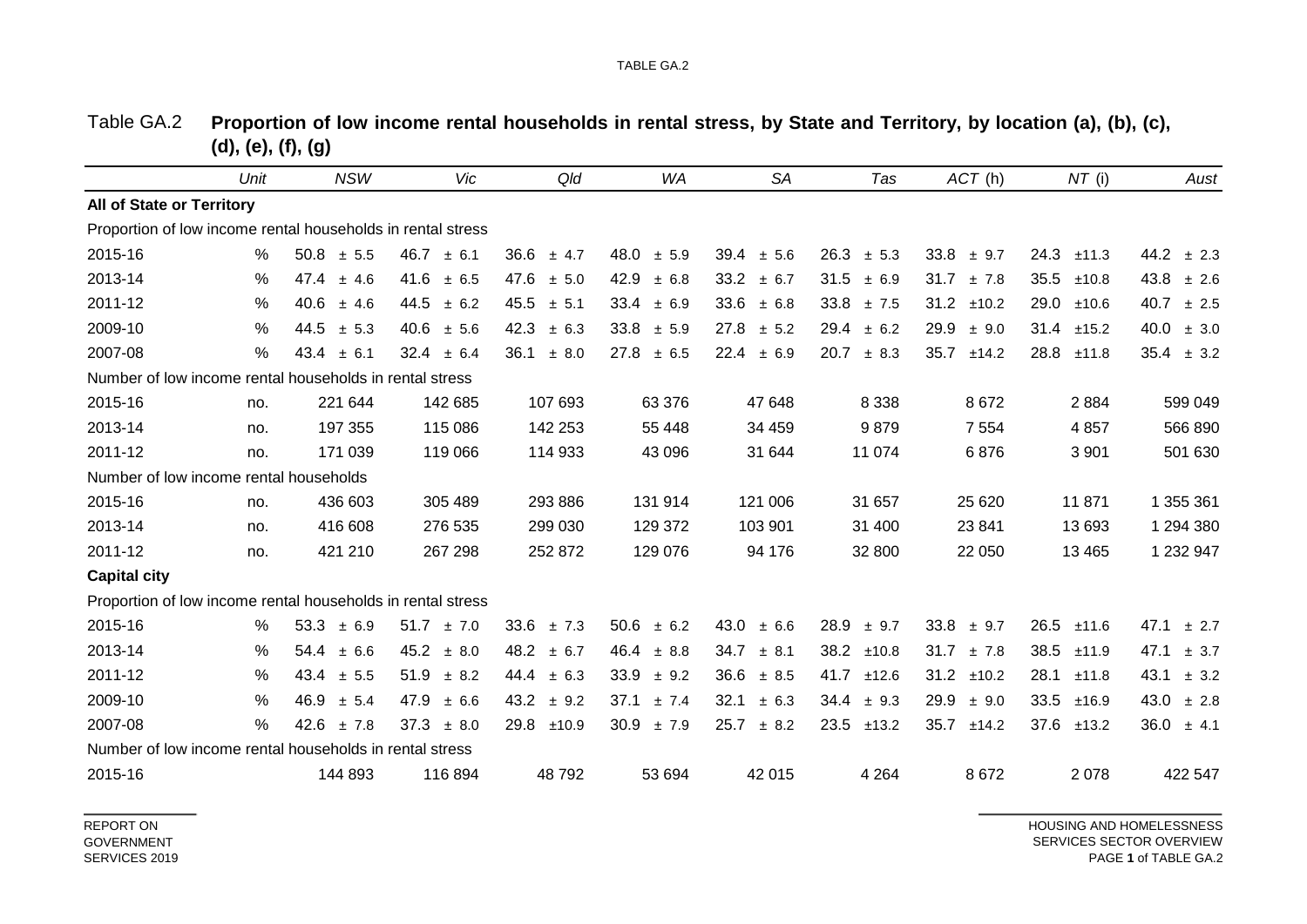|                                                             | Unit | <b>NSW</b>     | Vic            | Qld           | <b>WA</b>      | <b>SA</b>     | Tas             | ACT(h)    | $NT$ (i) | Aust          |
|-------------------------------------------------------------|------|----------------|----------------|---------------|----------------|---------------|-----------------|-----------|----------|---------------|
| 2013-14                                                     | no.  | 144 971        | 91 338         | 70 639        | 47 203         | 28 848        | 5 3 8 3         | 7 5 5 4   | 4 2 7 7  | 400 213       |
| 2011-12                                                     | no.  | 121 338        | 96 357         | 56 144        | 34 473         | 26 788        | 6649            | 6876      | 3 2 7 5  | 351 901       |
| Number of low income rental households                      |      |                |                |               |                |               |                 |           |          |               |
| 2015-16                                                     | no.  | 271 709        | 226 086        | 145 066       | 106 200        | 97 669        | 14 736          | 25 6 20   | 7840     | 897 475       |
| 2013-14                                                     | no.  | 266 461        | 202 028        | 146 696       | 101 811        | 83 130        | 14 087          | 23 841    | 11 123   | 849 178       |
| 2011-12                                                     | no.  | 279 373        | 185 651        | 126 327       | 101 779        | 73 167        | 15 945          | 22 050    | 11 637   | 815 928       |
| <b>Balance of state</b>                                     |      |                |                |               |                |               |                 |           |          |               |
| Proportion of low income rental households in rental stress |      |                |                |               |                |               |                 |           |          |               |
| 2015-16                                                     | %    | $45.2 \pm 7.3$ | $31.5 \pm 9.3$ | 37.9<br>± 7.4 | $35.9 \pm 9.2$ | 23.0<br>± 8.3 | 22.7<br>± 6.0   |           | np       | 38.2<br>± 2.9 |
| 2013-14                                                     | %    | 34.9<br>±7.0   | 31.9<br>± 9.0  | 47.0<br>± 6.6 | 29.9<br>±7.9   | 27.0<br>± 8.9 | 26.0<br>$± 8.6$ |           | np       | 37.4<br>± 3.4 |
| 2011-12                                                     | %    | 35.0<br>±7.9   | 27.8<br>± 8.8  | 46.5<br>± 9.3 | 31.6<br>± 9.1  | 23.1<br>± 7.4 | 26.3<br>±7.0    | $\cdot$ . | np       | 35.9<br>± 4.3 |
| 2009-10                                                     | %    | 40.6<br>± 9.3  | 25.9<br>± 9.8  | 41.4<br>± 8.9 | $23.5 \pm 9.1$ | 15.5<br>± 6.6 | 24.9<br>± 8.4   | $\ddotsc$ | np       | 34.9<br>± 5.5 |
| 2007-08                                                     | %    | 44.8<br>±14.0  | 17.4<br>±10.2  | 41.2<br>± 9.6 | 13.6<br>±11.6  | 12.4<br>±13.4 | 18.3<br>±12.0   | $\ddotsc$ | np       | 34.2<br>± 6.7 |
| Number of low income rental households in rental stress     |      |                |                |               |                |               |                 |           |          |               |
| 2015-16                                                     | no.  | 76 236         | 25 191         | 55 279        | 8929           | 5412          | 3977            | $\sim$    | np       | 175 311       |
| 2013-14                                                     | no.  | 52 384         | 23 748         | 71 615        | 8 2 4 5        | 5611          | 4 4 9 6         | $\sim$    | np       | 166 678       |
| 2011-12                                                     | no.  | 49 701         | 22 709         | 58 789        | 8624           | 4 8 5 5       | 4 4 2 5         | $\sim$    | np       | 149 728       |
| Number of low income rental households                      |      |                |                |               |                |               |                 |           |          |               |
| 2015-16                                                     | no.  | 168 578        | 80 055         | 145 978       | 24 901         | 23 4 91       | 17 543          | $\sim$    | np       | 458 762       |
| 2013-14                                                     | no.  | 150 147        | 74 506         | 152 334       | 27 561         | 20 771        | 17 313          | $\sim$    | np       | 445 202       |
| 2011-12                                                     | no.  | 141 837        | 81 648         | 126 545       | 27 297         | 21 009        | 16855           | $\sim$    | np       | 417 018       |

Table GA.2 Proportion of low income rental households in rental stress, by State and Territory, by location (a), (b), (c), **(d), (e), (f), (g)**

(a) Low income households are defined as households with equivalised disposable household income (excluding CRA) at or below the 40th percentile, calculated for capital city and balance of state, on a state-by-state basis. Note that a different definition of low income households applies for social housing affordability analyses reported in chapter 18.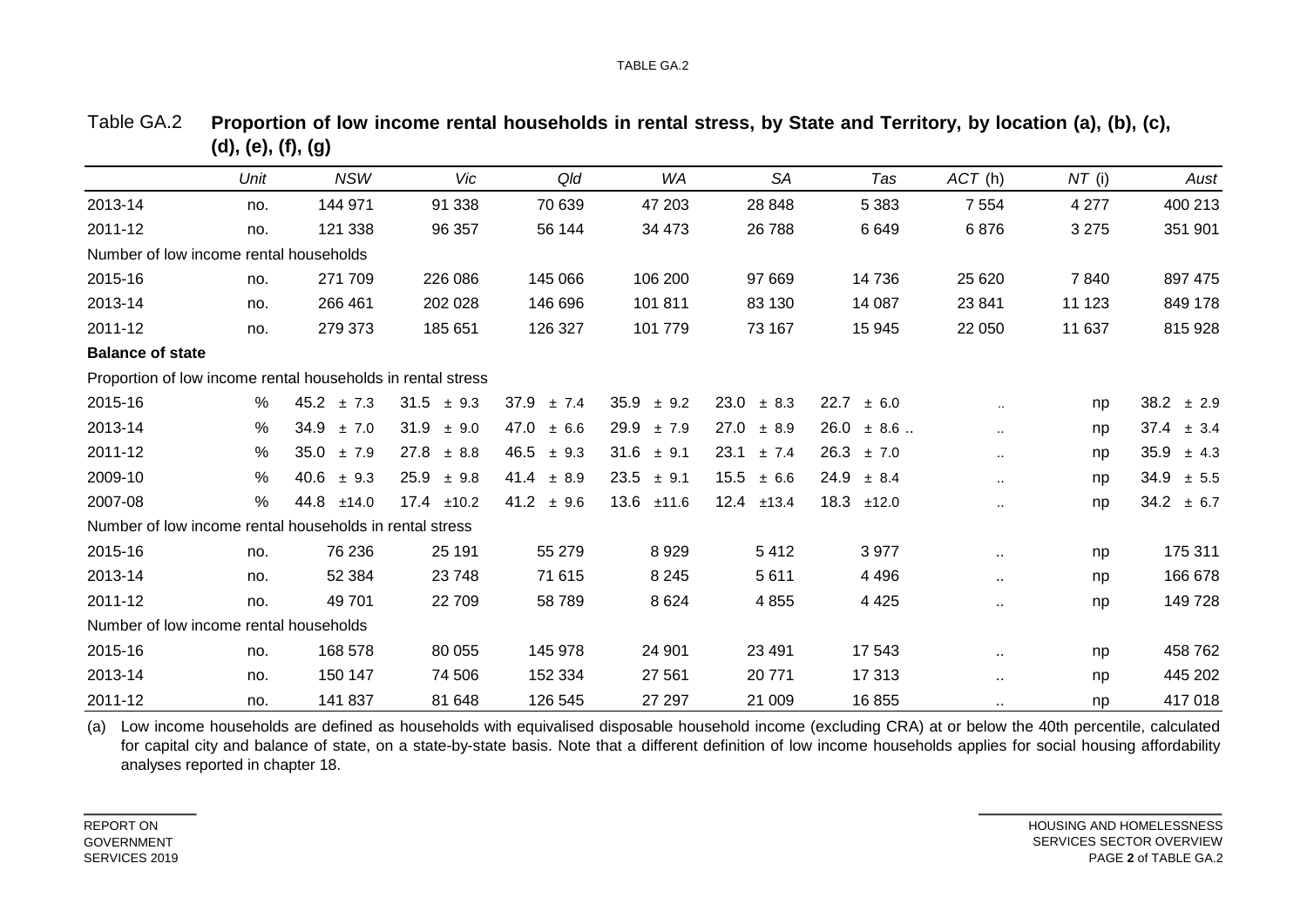#### Table GA.2 Proportion of low income rental households in rental stress, by State and Territory, by location (a), (b), (c), **(d), (e), (f), (g)**

|     |         | Unit                              | NSW                                                                                                                                                            | Vic | Qld | WA | <b>SA</b> | Tas | ACT(h) | $NT$ (i) | Aust |
|-----|---------|-----------------------------------|----------------------------------------------------------------------------------------------------------------------------------------------------------------|-----|-----|----|-----------|-----|--------|----------|------|
| (b) |         |                                   | Includes low income private and social housing rental households.                                                                                              |     |     |    |           |     |        |          |      |
| (C) |         |                                   | The percentages reported in this table include 95 per cent confidence intervals (for example, 80.0 per cent $\pm$ 2.7 per cent).                               |     |     |    |           |     |        |          |      |
| (d) | totals. |                                   | Cells in this table have been randomly adjusted to avoid the release of confidential data. Discrepancies may occur between sums of the component items and     |     |     |    |           |     |        |          |      |
| (e) |         |                                   | Historical data have been revised and may differ from previous Reports.                                                                                        |     |     |    |           |     |        |          |      |
| (f) |         |                                   | Data for 'All of State or Territory' are calculated by summation of data for greater capital city areas and rest of state. Totals may not add due to rounding. |     |     |    |           |     |        |          |      |
| (g) |         | information about these data.     | See ABS 2017, Household Expenditure Survey and Survey of Income and Housing, User Guide, Australia, 2015-16, Cat. no. 6503.0 for further                       |     |     |    |           |     |        |          |      |
| (h) |         |                                   | Greater capital city area estimates for the ACT relate to total ACT.                                                                                           |     |     |    |           |     |        |          |      |
| (i) |         | population of the NT.             | Data for the NT should be interpreted with caution as the SIH excludes very remote areas, which comprise around 23 per cent of the estimated resident          |     |     |    |           |     |        |          |      |
|     |         | Not applicable. np Not published. |                                                                                                                                                                |     |     |    |           |     |        |          |      |
|     | Source: |                                   | ABS (unpublished) Survey of Income and Housing, 2015-16 (and previous years) [data available on request].                                                      |     |     |    |           |     |        |          |      |
|     |         |                                   |                                                                                                                                                                |     |     |    |           |     |        |          |      |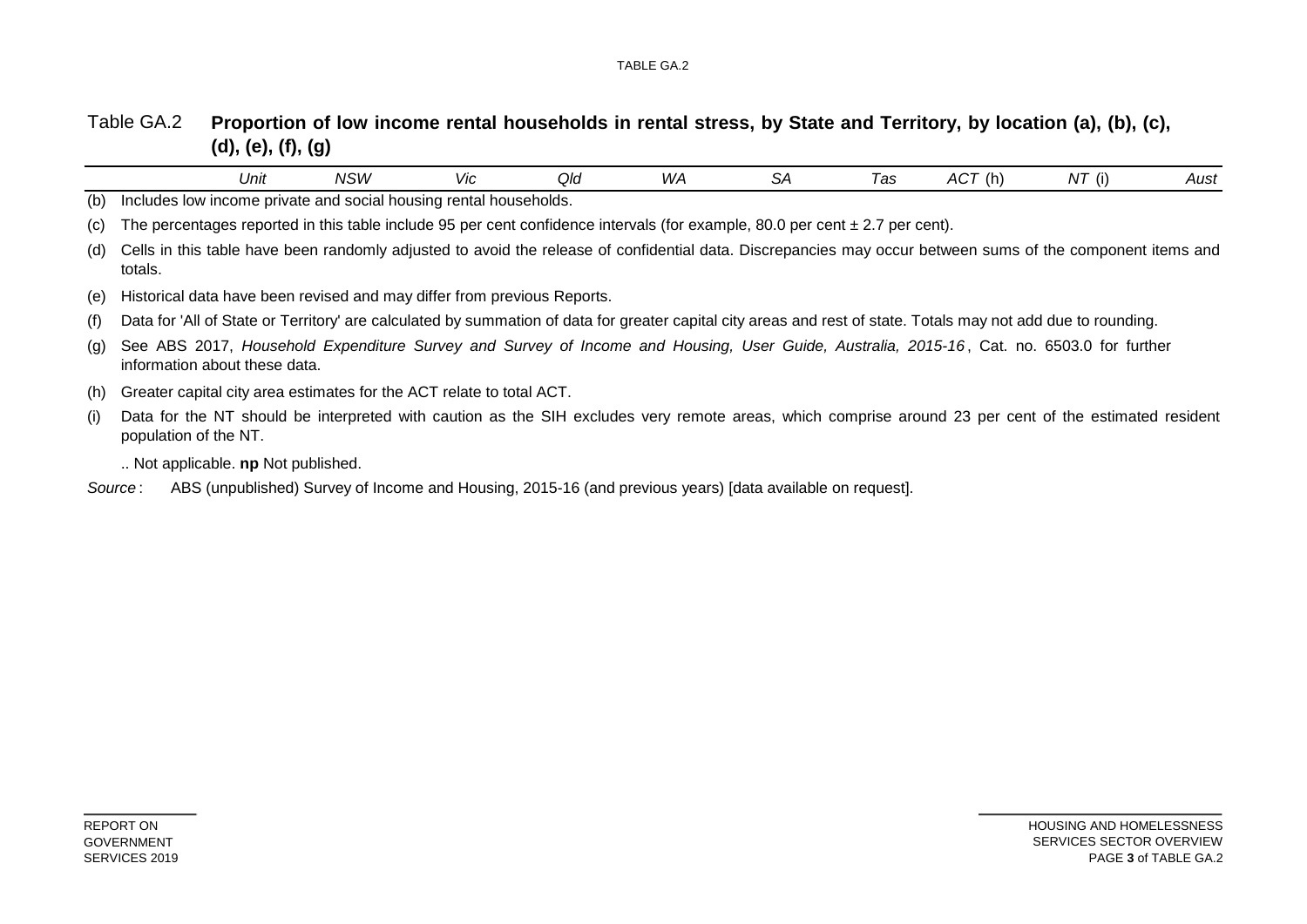| Unit | <b>NSW</b>                                                          | Vic.                                         | Qld     | WA     | SA                                           | Tas    | ACT        | $NT$ (d)        | Aust           |
|------|---------------------------------------------------------------------|----------------------------------------------|---------|--------|----------------------------------------------|--------|------------|-----------------|----------------|
|      | Proportion of low income private rental households in rental stress |                                              |         |        |                                              |        |            |                 |                |
| %    |                                                                     | $57.5 \pm 5.2$ $53.2 \pm 7.4$ $43.5 \pm 5.3$ |         |        | $60.0 \pm 6.1$ $53.2 \pm 7.2$ $31.6 \pm 6.5$ |        | 47.8 ±13.2 | $34.1 \pm 16.7$ | $52.9 \pm 2.6$ |
|      | Number of low income private rental households in rental stress     |                                              |         |        |                                              |        |            |                 |                |
| no.  | 185 072                                                             | 126 665                                      | 95 990  | 59 265 | 39 842                                       | 6 549  | 7960       | 2 5 6 7         | 527 588        |
|      | Number of low income private rental households                      |                                              |         |        |                                              |        |            |                 |                |
| no.  | 321 993                                                             | 237 963                                      | 220 589 | 98 855 | 74 938                                       | 20 750 | 16 664     | 7 528           | 998 102        |

#### Table GA.3 **Proportion of low income private rental households in rental stress, by State and Territory, 2015-16 (a), (b), (c)**

(a) Low income households are defined as households with equivalised disposable household income (excluding CRA) at or below the 40th percentile, calculated for capital city and balance of state, on a state-by-state basis. Note that a different definition of low income households applies for social housing affordability analyses reported in chapter 18.

(b) The percentages reported in this table include 95 per cent confidence intervals (for example, 80.0 per cent ± 2.7 per cent).

(c) See ABS 2017, Household Expenditure Survey and Survey of Income and Housing, User Guide, Australia, 2015-16, Cat. no. 6503.0 for further information about these data.

(d) Data for the NT should be interpreted with caution as the SIH excludes very remote areas, which comprise around 23 per cent of the estimated resident population of the NT.

*Source* : ABS (unpublished) Survey of Income and Housing, 2015-16 (data available on request).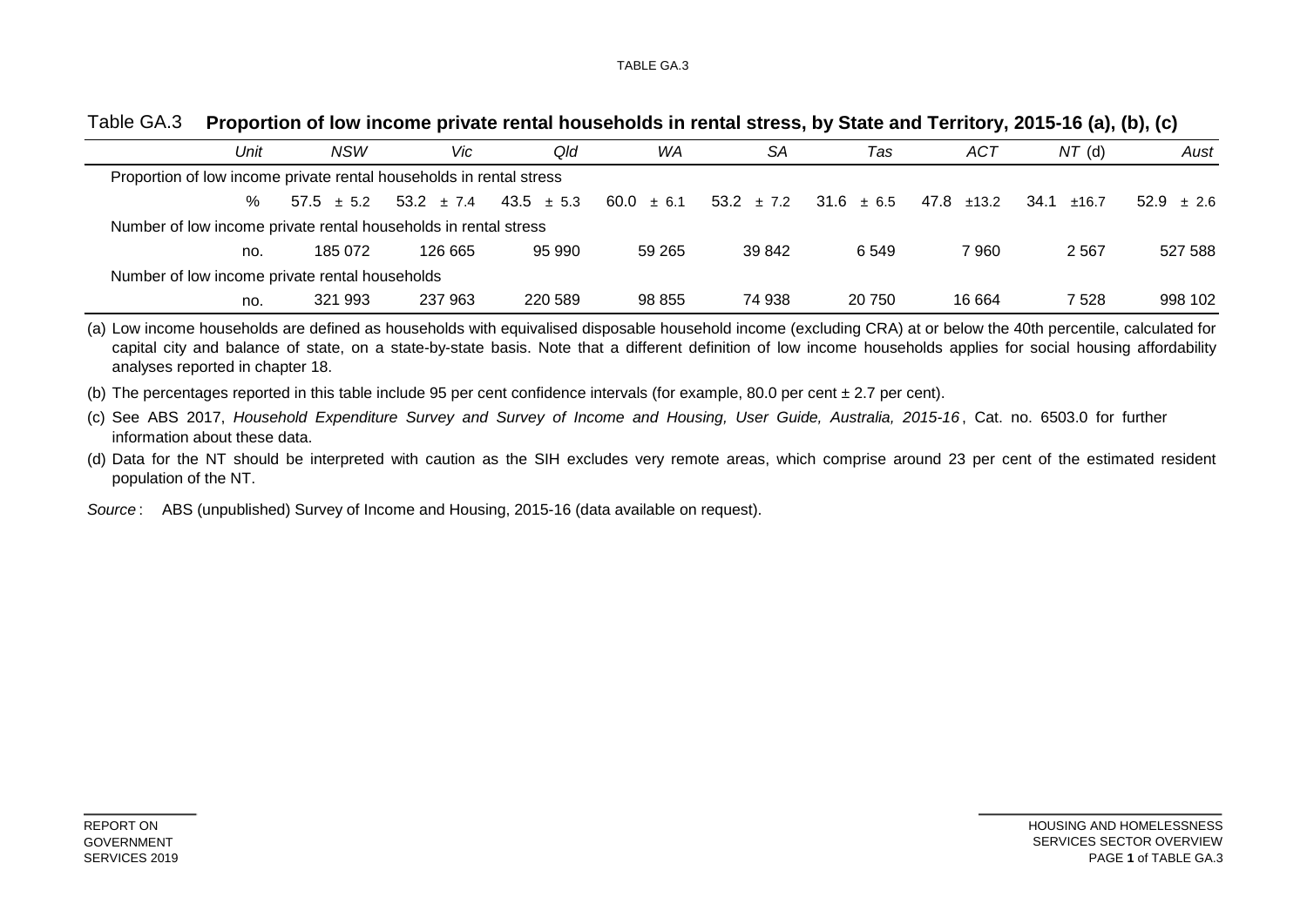### Table GA.4 **Supplementary contextual data**

### **Housing affordability**

|                                                                                                                                         | Unit | <b>NSW</b> | Vic  | Qld  | WA   | SA   | Tas  | ACT  | NT(a) | Aust |  |  |
|-----------------------------------------------------------------------------------------------------------------------------------------|------|------------|------|------|------|------|------|------|-------|------|--|--|
| Number of homes sold or built per 1000 low and moderate income households that are affordable by low and moderate income households (b) |      |            |      |      |      |      |      |      |       |      |  |  |
| 2015-16                                                                                                                                 | Rate | 21.8       | 39.6 | 56.0 | 28.8 | 30.0 | 53.7 | 63.2 | 35.1  | 36.1 |  |  |
| 2013-14                                                                                                                                 | Rate | 37.3       | 40.0 | 66.1 | 30.7 | 50.1 | 55.8 | 62.2 | 55.1  | 45.0 |  |  |
| 2011-12                                                                                                                                 | Rate | 31.5       | 28.0 | 20.4 | 23.2 | 27.8 | 37.5 | 37.1 | 36.5  | 27.5 |  |  |
| 2009-10                                                                                                                                 | Rate | 41.8       | 41.1 | 21.1 | 29.7 | 29.3 | 35.9 | 50.6 | 71.0  | 35.5 |  |  |
| 2007-08                                                                                                                                 | Rate | 24.1       | 43.7 | 20.7 | 8.0  | 31.3 | 35.6 | 37.3 | 43.7  | 27.9 |  |  |

(a) Data for the NT should be interpreted with caution as the SIH excludes very remote areas, which comprise around 23 per cent of the estimated resident population of the NT.

(b) Income statistic used: median gross incomes of the 59th–61st percentiles of equivalised disposable household incomes for all states and territories.

*Source* : ABS (unpublished) Survey of Income and Housing, 2015-16 (and previous years) [data available on request]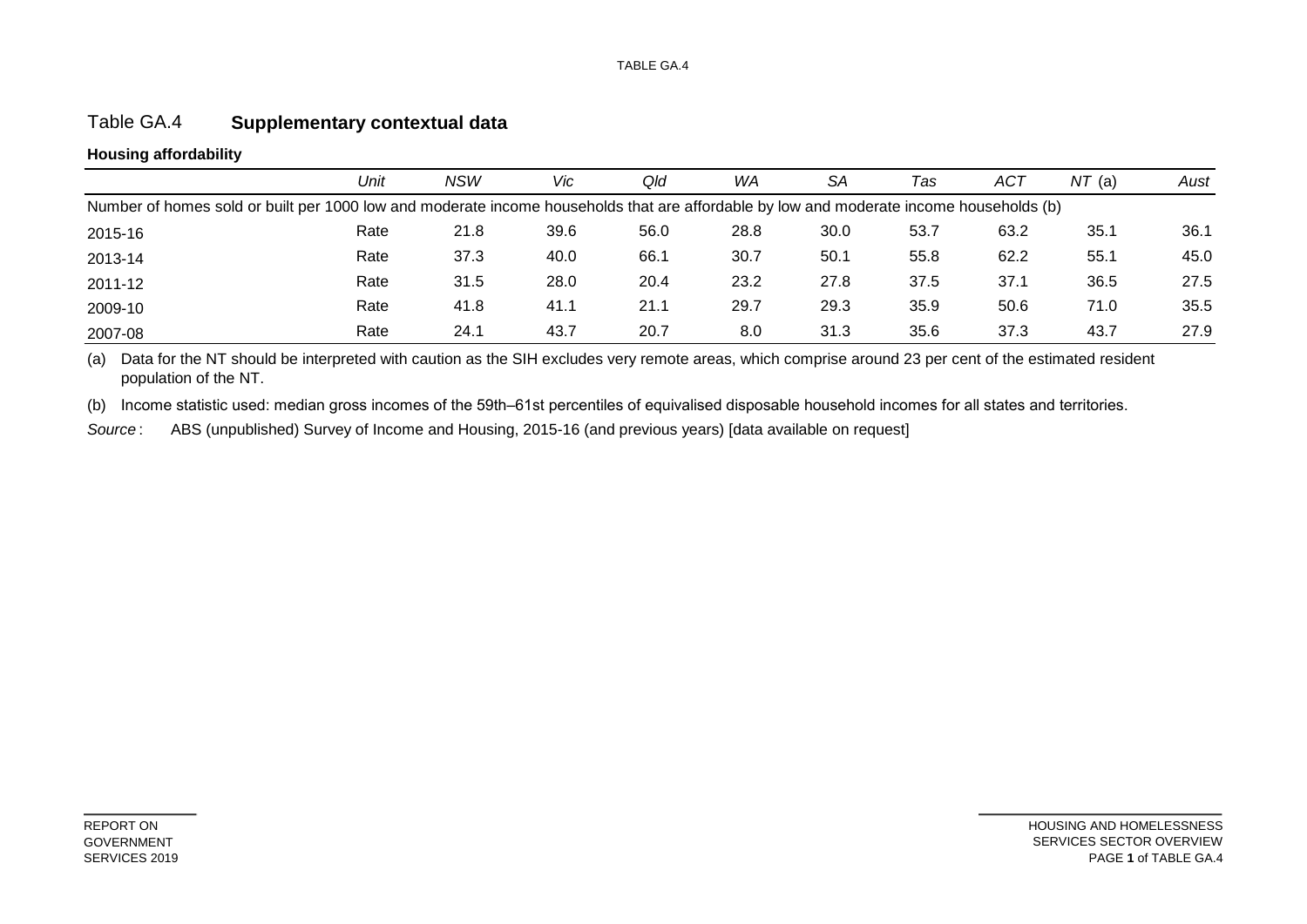|         | <b>NSW</b> | Vic   | Qld     | WA    | SА    | Tas   | <b>ACT</b> | ΝT   | Aust       |
|---------|------------|-------|---------|-------|-------|-------|------------|------|------------|
| 2017-18 | 1401.6     | 981.7 | 147.2   | 387.6 | 338.5 | 125.5 | 34.3       | 22.3 | 4 4 3 8.8  |
| 2016-17 | 1413.6     | 992.2 | 147.2   | 375.0 | 329.2 | 124.2 | 35.0       | 22.3 | 4 4 3 8.9  |
| 2015-16 | 1 438.4    | 003.3 | 149.7   | 357.6 | 333.3 | 124.3 | 36.4       | 22.0 | 4 4 6 5 .1 |
| 2014-15 | 1 422.5    | 977.1 | ∣ 101.0 | 329.0 | 318.0 | 120.2 | 36.3       | 20.5 | 4 3 2 4 .8 |
| 2013-14 | 1 380.8    | 937.0 | 042.5   | 309.7 | 302.8 | 108.5 | 34.2       | 19.9 | 4 1 3 5.7  |

Table GA.5 **Australian Government expenditure for Commonwealth Rent Assistance, 2013-14 to 2017-18 (2017-18 dollars) (\$ million) (a), (b), (c), (d)**

(a) Actual expenditure on Commonwealth Rent Assistance (CRA) is reported at a national level. State and Territory figures are estimated by apportioning national expenditure to States and Territories based on each jurisdiction's total daily amount of CRA an income unit is entitled to receive as at the end of June for the reporting year, multiplied by the number of days for that year.

(b) Expenditure data in this table include CRA payments made with DVA and Abstudy payments. These typically make up less than 2 per cent of CRA expenditure.

(c) Australian totals include other territories and unknown addresses.

(d) Time series financial data are adjusted to 2017-18 dollars using the General Government Final Consumption Expenditure (GGFCE) chain price deflator  $(2017-18 = 100)$  (table 2A.50). See chapter 2 for details.

*Source* : Department of Social Services (unpublished); Table 2A.50.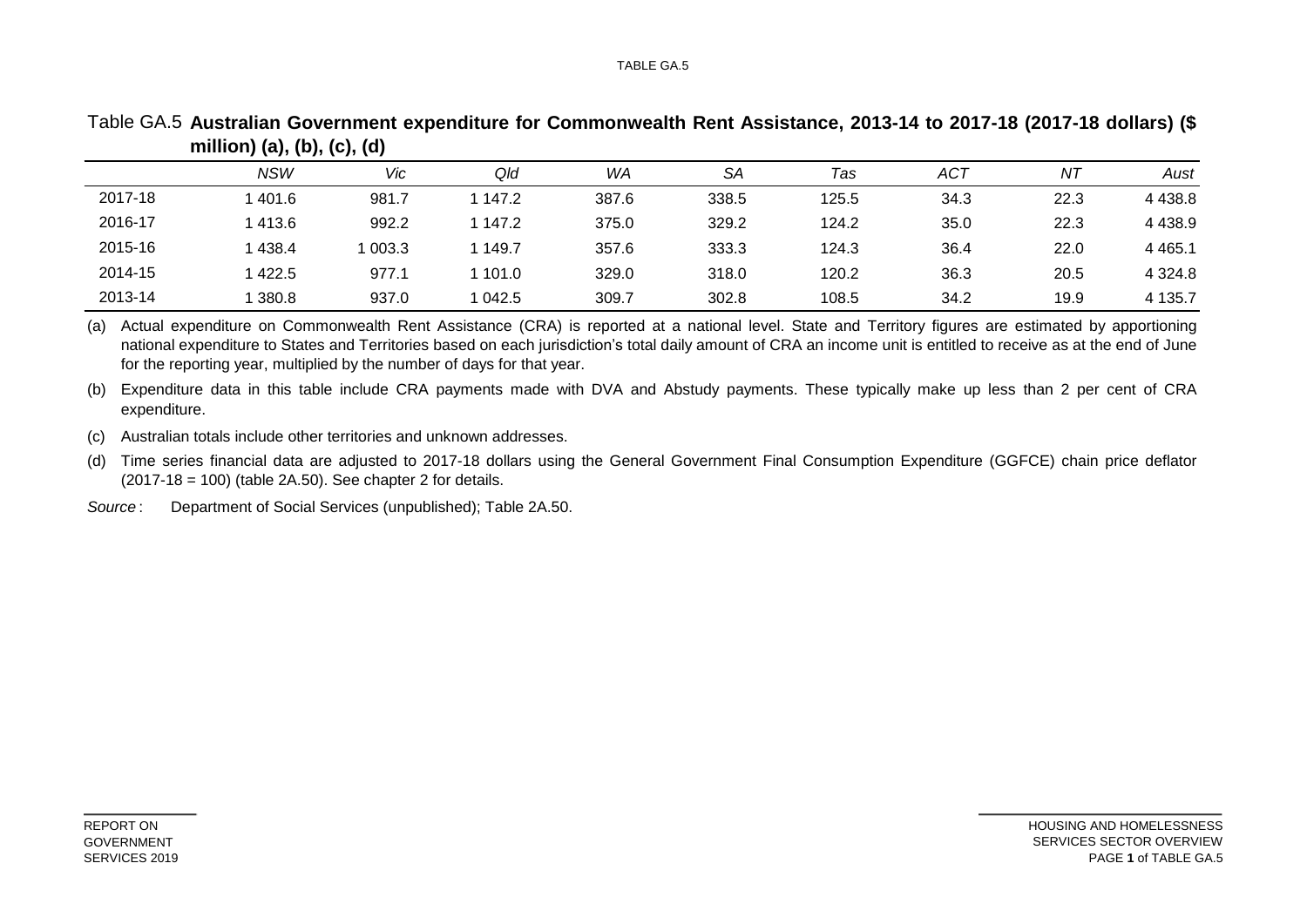|                                      | Unit       | <b>NSW</b> | Vic     | Qld     | <b>WA</b> | <b>SA</b> | Tas     | <b>ACT</b> | NT      | Aust       |
|--------------------------------------|------------|------------|---------|---------|-----------|-----------|---------|------------|---------|------------|
| 2017-18                              |            |            |         |         |           |           |         |            |         |            |
| Total expenditure                    | \$ million | 1 4 0 1 .6 | 981.7   | 1 147.2 | 387.6     | 338.5     | 125.5   | 34.3       | 22.3    | 4 4 38.8   |
| Expenditure per person in population | \$         | 177        | 154     | 231     | 150       | 196       | 239     | 83         | 90      | 179        |
| Expenditure per income unit          | \$         | 3 4 0 9    | 3 3 6 0 | 3 3 9 8 | 3 3 5 0   | 3 3 5 7   | 3 4 6 5 | 3 1 9 9    | 3 2 8 7 | 3 3 8 5    |
| 2016-17                              |            |            |         |         |           |           |         |            |         |            |
| Total expenditure                    | \$ million | 1 4 1 3.6  | 992.2   | 1 147.2 | 375.0     | 329.2     | 124.2   | 35.0       | 22.3    | 4 4 38.9   |
| Expenditure per person in population | \$         | 181        | 159     | 235     | 146       | 192       | 239     | 86         | 91      | 182        |
| Expenditure per income unit          | \$         | 3 3 2 9    | 3 2 7 6 | 3 3 2 0 | 3 2 6 4   | 3 2 7 4   | 3 3 7 9 | 3 1 5 6    | 3 1 9 2 | 3 3 0 4    |
| 2015-16                              |            |            |         |         |           |           |         |            |         |            |
| Total expenditure                    | \$ million | 1 4 3 8.4  | 1 003.3 | 1 149.7 | 357.6     | 333.3     | 124.3   | 36.4       | 22.0    | 4 4 6 5.1  |
| Expenditure per person in population | \$         | 187        | 165     | 239     | 140       | 195       | 241     | 91         | 90      | 186        |
| Expenditure per income unit          | \$         | 3 3 4 5    | 3 2 8 7 | 3 3 3 7 | 3 2 6 2   | 3 2 8 7   | 3 3 9 6 | 3 1 4 0    | 3 1 9 4 | 3 3 1 7    |
| 2014-15                              |            |            |         |         |           |           |         |            |         |            |
| Total expenditure                    | \$ million | 1 4 2 2.5  | 977.1   | 1 101.0 | 329.0     | 318.0     | 120.2   | 36.3       | 20.5    | 4 3 2 4 .8 |
| Expenditure per person in population | \$         | 188        | 164     | 232     | 130       | 188       | 234     | 93         | 84      | 183        |
| Expenditure per income unit          | \$         | 3 2 4 9    | 3 1 8 8 | 3 2 3 9 | 3 1 4 8   | 3 1 8 3   | 3 3 1 0 | 3 0 5 0    | 3 1 0 2 | 3 2 1 9    |
| 2013-14                              |            |            |         |         |           |           |         |            |         |            |
| Total expenditure                    | \$ million | 1 380.8    | 937.0   | 1 042.5 | 309.7     | 302.8     | 108.5   | 34.2       | 19.9    | 4 135.7    |
| Expenditure per person in population | \$         | 185        | 161     | 223     | 124       | 180       | 211     | 89         | 82      | 178        |
| Expenditure per income unit          | \$         | 3 1 7 4    | 3 1 1 5 | 3 1 6 9 | 3 0 6 7   | 3 1 0 3   | 3 2 1 0 | 2952       | 3014    | 3 1 4 4    |

#### Table GA.6 **Australian Government expenditure for CRA, per person, 2013-14 to 2017-18 (2017-18 dollars) (a), (b), (c)**

(a) Actual expenditure on CRA is reported at a national level. State and Territory figures are estimated by apportioning national expenditure to States and Territories based on each jurisdiction's total daily amount of CRA an income unit is entitled to receive as at the end of June for the reporting year, multiplied by the number of days for the relevant year.

(b) State and Territory totals include unknown localities, Australian totals include other territories and unknown addresses.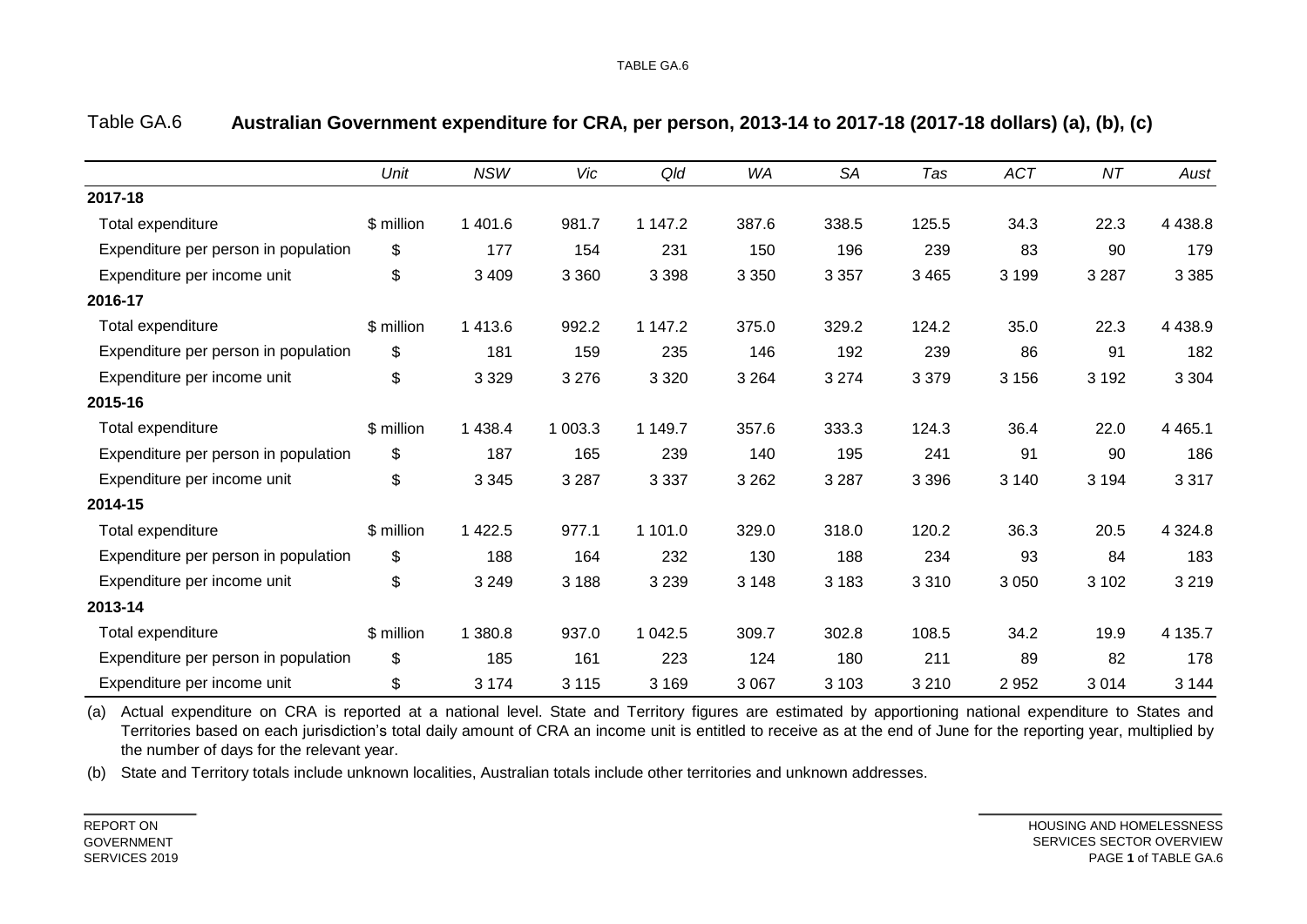#### Table GA.6 **Australian Government expenditure for CRA, per person, 2013-14 to 2017-18 (2017-18 dollars) (a), (b), (c)**

|     |                                                                                                                                                                                                                     | Unit | NSW | Vic | Qld | WА | SА | Tas | ACT | ΝT | Aust |
|-----|---------------------------------------------------------------------------------------------------------------------------------------------------------------------------------------------------------------------|------|-----|-----|-----|----|----|-----|-----|----|------|
| (C) | Time series financial data are adjusted to 2017-18 dollars using the General Government Final Consumption Expenditure (GGFCE) chain price deflator (2017-<br>$18 = 100$ ) (table 2A.50). See chapter 2 for details. |      |     |     |     |    |    |     |     |    |      |
|     | Department of Social Services (unpublished); ABS (unpublished) Australian Demographic Statistics, Cat. no. 3101.0 [data available on request]; tables<br>Source:<br>2A.2 and 2A.50.                                 |      |     |     |     |    |    |     |     |    |      |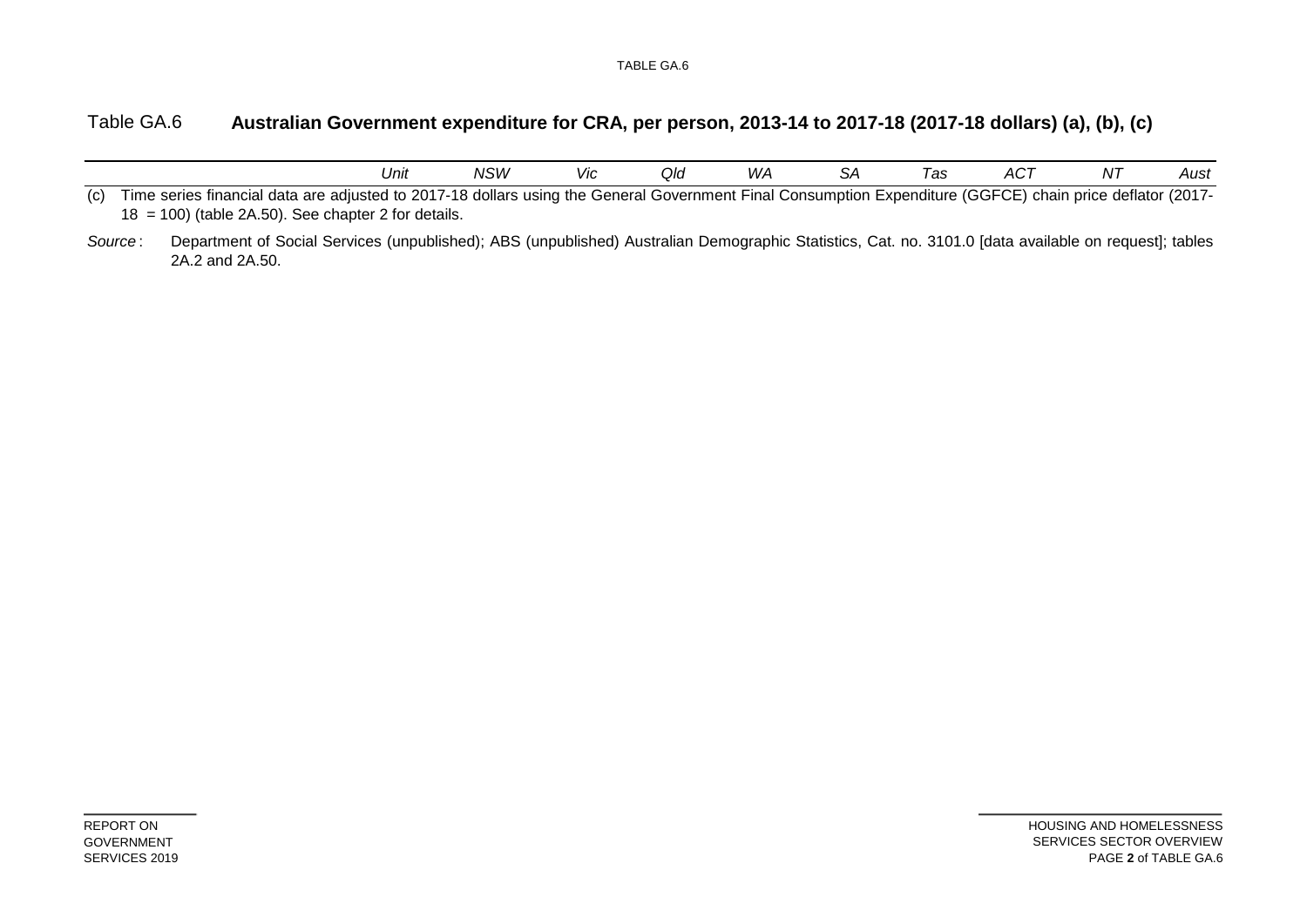| Type of income unit                              | <b>NSW</b> | Vic     | Qld     | WA      | <b>SA</b> | Tas     | <b>ACT</b> | ΝT      | Aust      |
|--------------------------------------------------|------------|---------|---------|---------|-----------|---------|------------|---------|-----------|
| <b>Number of CRA recipients</b>                  |            |         |         |         |           |         |            |         |           |
| Single - no dependant children                   | 171 329    | 122 248 | 130 735 | 46 223  | 44 410    | 16 808  | 4419       | 2840    | 539 039   |
| Single - no children, sharer                     | 47 077     | 40 605  | 44 839  | 16 887  | 11 864    | 3 1 4 3 | 2019       | 825     | 167 268   |
| Single $-1$ or 2 dependant children              | 67 941     | 46 939  | 61 656  | 21 101  | 18 4 19   | 6778    | 1 4 4 0    | 1 2 6 4 | 225 540   |
| Single $-3$ or more dependant children           | 17 212     | 10853   | 16 269  | 4 9 6 6 | 4 0 9 2   | 1715    | 256        | 306     | 55 670    |
| Partnered - no dependant children                | 38 540     | 22 307  | 31 069  | 9414    | 7808      | 3 0 8 8 | 543        | 369     | 113 140   |
| Partnered - 1 or 2 dependant children            | 45 410     | 33 4 15 | 32 862  | 11 142  | 9656      | 2923    | 1 4 0 6    | 717     | 137 531   |
| Partnered - 3 or more dependant children         | 22 4 8 9   | 15 112  | 19 3 31 | 5588    | 4 2 5 8   | 1682    | 626        | 389     | 69 475    |
| Partnered - illness or temporary separated       | 1 1 0 1    | 675     | 867     | 380     | 329       | 78      | 18         | 76      | 3524      |
| <b>Total</b>                                     | 411 099    | 292 154 | 337 628 | 115 701 | 100 836   | 36 215  | 10727      | 6786    | 1 311 187 |
| Number of dependent children in income units (e) | 307 334    | 210 191 | 267 191 | 84 30 5 | 70 418    | 26 332  | 7 3 0 3    | 5 4 0 0 | 978 479   |
| Total number of children in income units (f)     | 473 860    | 312 902 | 405 319 | 124 713 | 106 080   | 40 995  | 9505       | 7865    | 1 481 251 |
| <b>Proportion of CRA recipients</b>              |            |         |         |         |           |         |            |         |           |
| Single - no dependant children                   | 41.7       | 41.8    | 38.7    | 40.0    | 44.0      | 46.4    | 41.2       | 41.9    | 41.1      |
| Single - no children, sharer                     | 11.5       | 13.9    | 13.3    | 14.6    | 11.8      | 8.7     | 18.8       | 12.2    | 12.8      |
| Single $-1$ or 2 dependant children              | 16.5       | 16.1    | 18.3    | 18.2    | 18.3      | 18.7    | 13.4       | 18.6    | 17.2      |
| Single $-3$ or more dependant children           | 4.2        | 3.7     | 4.8     | 4.3     | 4.1       | 4.7     | 2.4        | 4.5     | 4.2       |
| Partnered - no dependant children                | 9.4        | 7.6     | 9.2     | 8.1     | 7.7       | 8.5     | 5.1        | 5.4     | 8.6       |
| Partnered - 1 or 2 dependant children            | 11.0       | 11.4    | 9.7     | 9.6     | 9.6       | 8.1     | 13.1       | 10.6    | 10.5      |
| Partnered - 3 or more dependant children         | 5.5        | 5.2     | 5.7     | 4.8     | 4.2       | 4.6     | 5.8        | 5.7     | 5.3       |
| Partnered - illness or temporary separated       | 0.3        | 0.2     | 0.3     | 0.3     | 0.3       | 0.2     | 0.2        | 1.1     | 0.3       |
| <b>Total</b>                                     | 100.0      | 100.0   | 100.0   | 100.0   | 100.0     | 100.0   | 100.0      | 100.0   | 100.0     |

Table GA.7 **Income units receiving CRA, 2018 (a), (b), (c), (d)**

(a) Includes income units paid CRA under the Social Security Act 1991 or under A New Tax System (Family Assistance) Act 1999 who were entitled to a daily rate of assistance at 29 June 2018.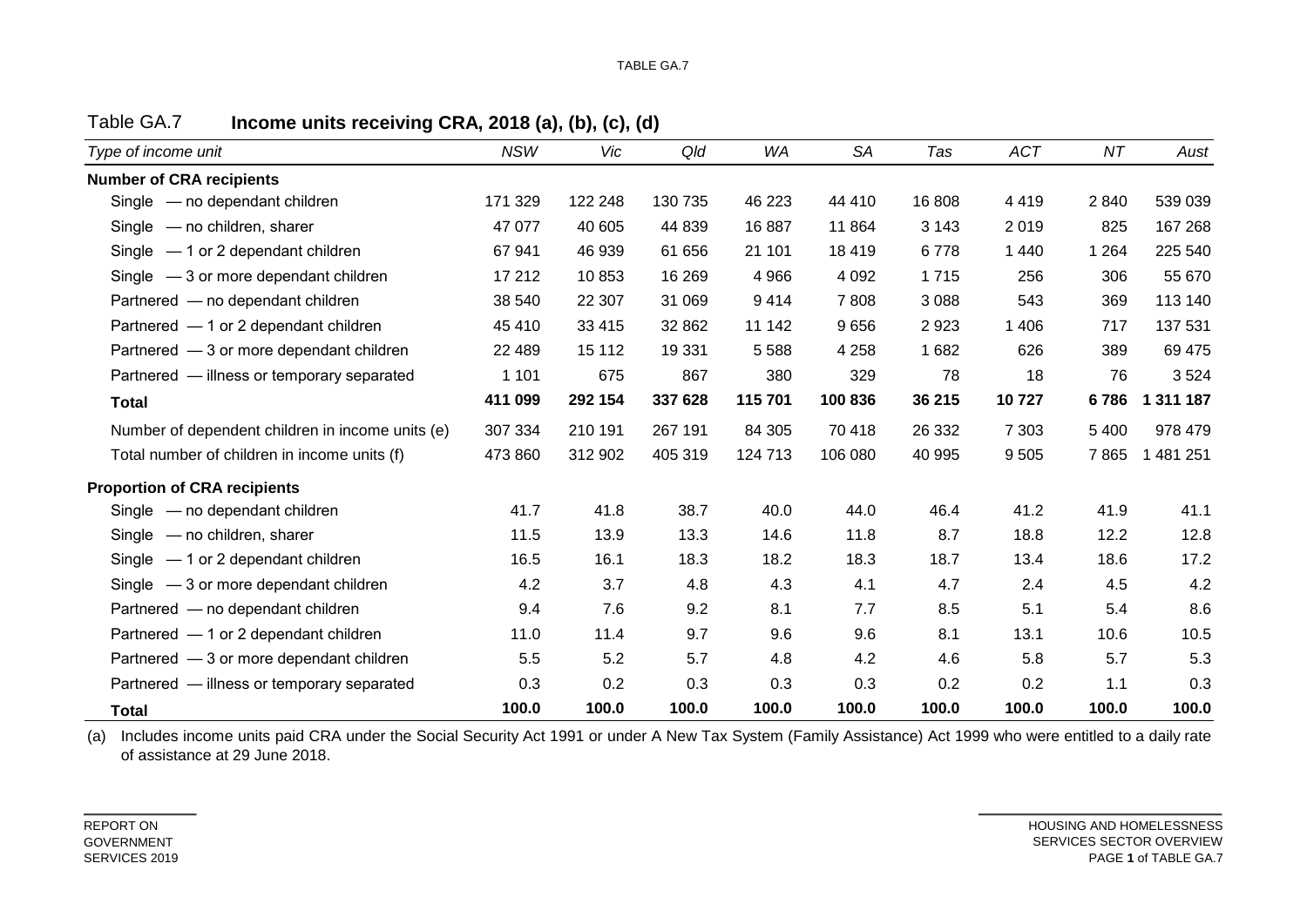### Table GA.7 **Income units receiving CRA, 2018 (a), (b), (c), (d)**

| --<br><i>vpe</i><br>e of income unit                                           | vsw | <b>VIC</b> | Qla | W | مں | -<br>'as | AC <sup>7</sup> | NT | Aust |
|--------------------------------------------------------------------------------|-----|------------|-----|---|----|----------|-----------------|----|------|
| (b)<br>alian totals include other territories and unknown addresses.<br>Austra |     |            |     |   |    |          |                 |    |      |
| .<br>$\sim$ $\sim$<br>$\sim$                                                   |     |            | .   |   |    | .        | .               | .  |      |

(c) Due to recent policy changes to Family Tax Benefit Part A, eligible 16-19 year old full-time secondary students are included from 2014. Section G.4 Definitions of key terms and indicators has more detail.

(d) CRA figures from 2014-15 are extracted from a new dataset built from the new Department of Human Services Enterprise Data Warehouse environment. While every effort has been made to replicate the old dataset, there are some small discrepancies due to differences between the old and new environments. Therefore, data may not be strictly comparable with earlier years.

(f) Total number of children aged under 25 years recorded in Centrelink Administrative data as living with parents.

<sup>(</sup>e) Dependent children who are counted as eligible CRA children in an income unit.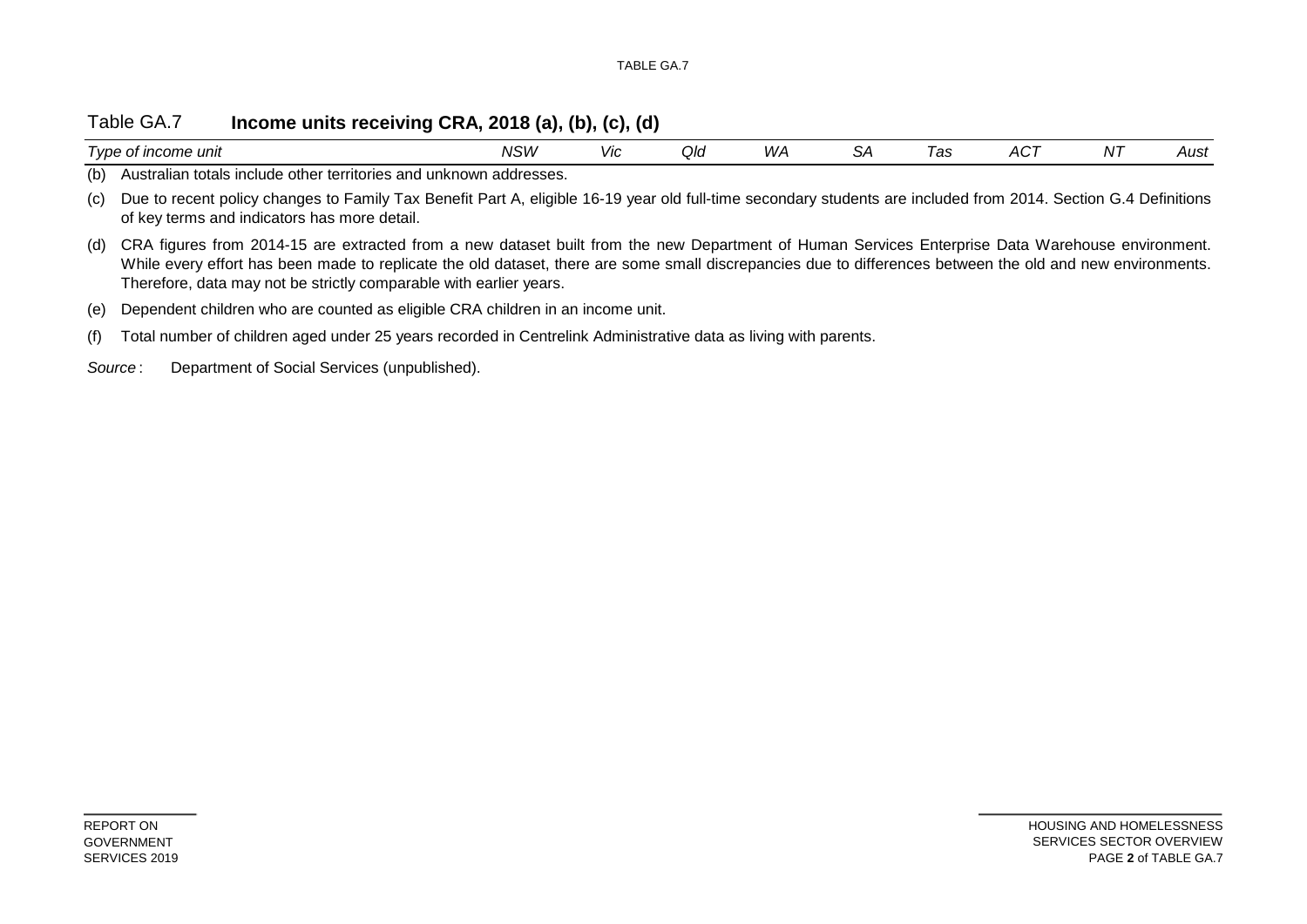| Type of income unit                                              | <b>NSW</b> | Vic     | Qld     | WA      | <b>SA</b> | Tas   | ACT (c) | ΝT    | Aust    |
|------------------------------------------------------------------|------------|---------|---------|---------|-----------|-------|---------|-------|---------|
| Number of Aboriginal and Torres Strait Islander income units     |            |         |         |         |           |       |         |       |         |
| Single - no dependant children                                   | 10 327     | 2 4 2 4 | 7 6 6 0 | 2 0 9 8 | 1 4 5 1   | 887   | 139     | 845   | 25 831  |
| Single - no children, sharer                                     | 1913       | 521     | 2 2 5 0 | 776     | 341       | 158   | 43      | 136   | 6 1 3 8 |
| Single $-1$ or 2 dependant children                              | 7 3 3 6    | 1 4 8 5 | 5 8 5 4 | 1 4 4 7 | 1 0 0 6   | 702   | 71      | 379   | 18 280  |
| Single $-3$ or more dependant children                           | 2719       | 501     | 2 2 2 0 | 510     | 322       | 218   | 11      | 119   | 6 6 20  |
| Partnered - no dependant children                                | 1 4 8 9    | 285     | 1 2 8 3 | 284     | 204       | 197   | 16      | 70    | 3828    |
| Partnered - 1 or 2 dependant children                            | 2 3 6 7    | 599     | 2 5 2 3 | 572     | 392       | 385   | 49      | 112   | 6999    |
| Partnered - 3 or more dependant children                         | 1 7 3 0    | 356     | 1 9 6 4 | 384     | 244       | 277   | 26      | 86    | 5 0 6 7 |
| Partnered - illness or temporary separated                       | 35         | 13      | 53      | 31      | 14        | 6     | na      | 66    | 218     |
| <b>Total</b>                                                     | 27916      | 6 1 8 4 | 23 807  | 6 1 0 2 | 3 9 7 4   | 2830  | 355     | 1813  | 72 981  |
| Proportion of Aboriginal and Torres Strait Islander income units |            |         |         |         |           |       |         |       |         |
| Single - no dependant children                                   | 37.0       | 39.2    | 32.2    | 34.4    | 36.5      | 31.3  | 39.2    | 46.6  | 35.4    |
| Single - no children, sharer                                     | 6.9        | 8.4     | 9.5     | 12.7    | 8.6       | 5.6   | 12.1    | 7.5   | 8.4     |
| Single $-1$ or 2 dependant children                              | 26.3       | 24.0    | 24.6    | 23.7    | 25.3      | 24.8  | 20.0    | 20.9  | 25.0    |
| Single $-3$ or more dependant children                           | 9.7        | 8.1     | 9.3     | 8.4     | 8.1       | 7.7   | 3.1     | 6.6   | 9.1     |
| Partnered - no dependant children                                | 5.3        | 4.6     | 5.4     | 4.7     | 5.1       | 7.0   | 4.5     | 3.9   | 5.2     |
| Partnered - 1 or 2 dependant children                            | 8.5        | 9.7     | 10.6    | 9.4     | 9.9       | 13.6  | 13.8    | 6.2   | 9.6     |
| Partnered - 3 or more dependant children                         | 6.2        | 5.8     | 8.2     | 6.3     | 6.1       | 9.8   | 7.3     | 4.7   | 6.9     |
| Partnered - illness or temporary separated                       | 0.1        | 0.2     | 0.2     | 0.5     | 0.4       | 0.2   | na      | 3.6   | 0.3     |
| <b>Total</b>                                                     | 100.0      | 100.0   | 100.0   | 100.0   | 100.0     | 100.0 | 100.0   | 100.0 | 100.0   |

### Table GA.8 **Aboriginal and Torres Strait Islander income units receiving CRA, 2018 (a), (b), (c), (d), (e)**

(a) Includes income units (where one member has self-identified as Aboriginal or Torres Strait Islander) paid CRA under the Social Security Act 1991 or under A New Tax System (Family Assistance) Act 1999 who were entitled to a daily rate of assistance at 29 June 2018.

(b) The Australian totals include people in other territories and people with unknown addresses.

(c) For the ACT, data for 'Partnered — no dependant children' include data for 'Partnered — illness or temporary separated'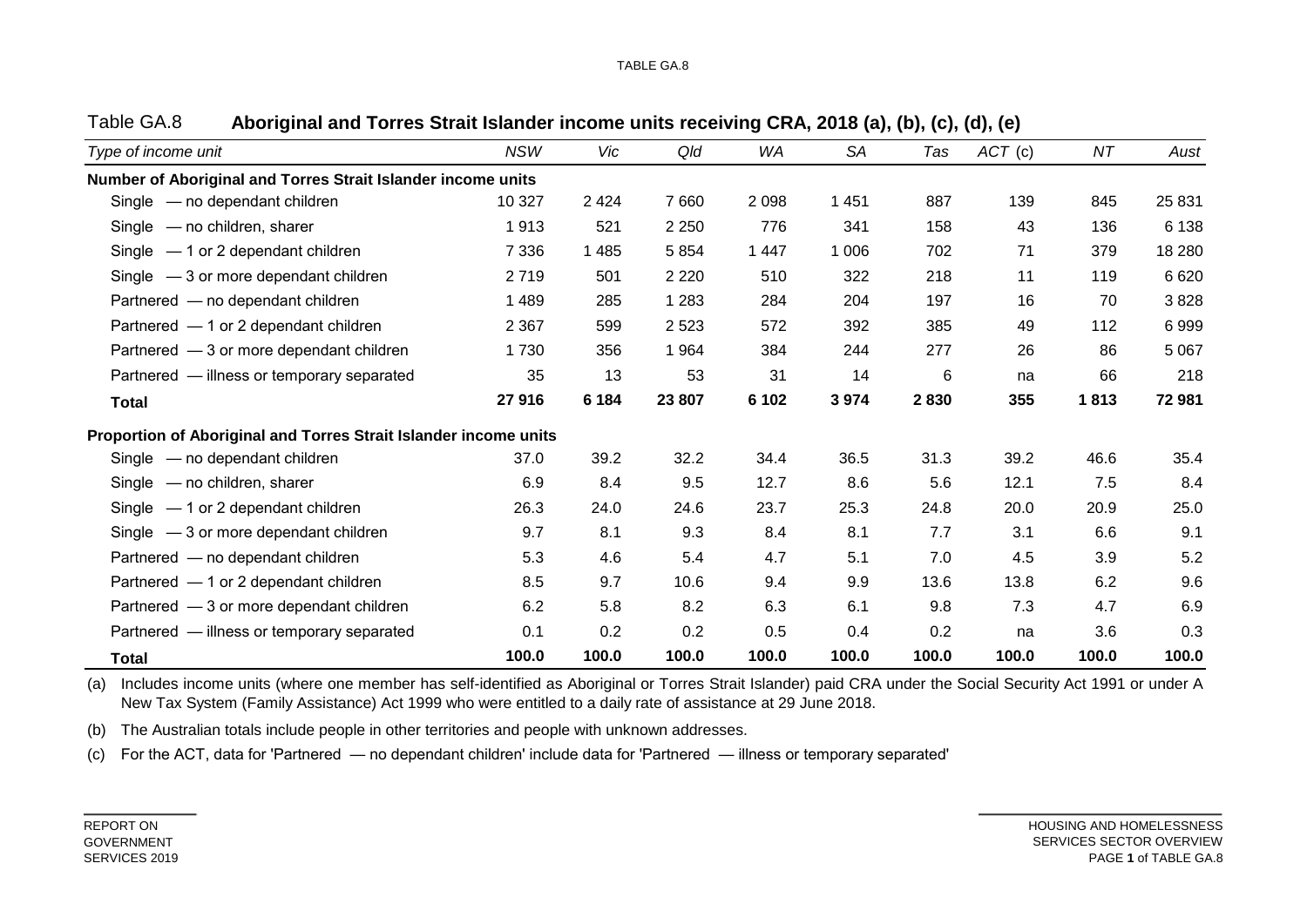### Table GA.8 **Aboriginal and Torres Strait Islander income units receiving CRA, 2018 (a), (b), (c), (d), (e)**

| Type of income unit                                                                                                                                                 | NSW | Vic | QIc | WA | las | $AC^{\mathcal{T}}$ | N7 | Aust |
|---------------------------------------------------------------------------------------------------------------------------------------------------------------------|-----|-----|-----|----|-----|--------------------|----|------|
| (d) Due to recent policy changes to Family Tax Benefit Part A, eligible 16-19 year old full-time secondary students are included from 2014. Section G.4 Definitions |     |     |     |    |     |                    |    |      |

of key terms and indicators has more detail.

(e) CRA figures from 2014-15 are extracted from a new dataset built from the new Department of Human Services Enterprise Data Warehouse environment. While every effort has been made to replicate the old dataset, there are some small discrepancies due to differences between the old and new environments. Therefore, data may not be strictly comparable with earlier years.

**na** Not available.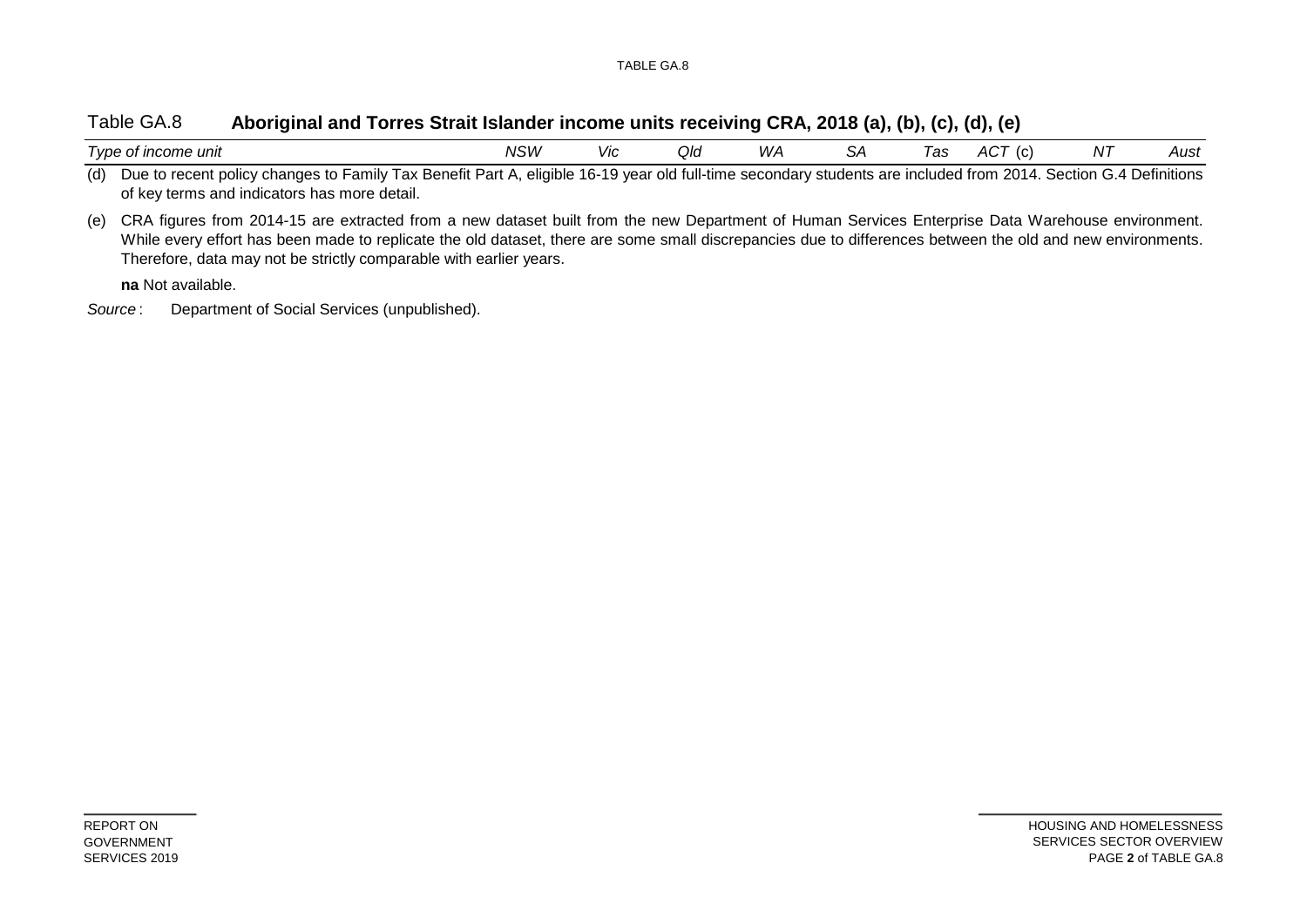| Type of income unit                                                    | Unit          | <b>NSW</b> | Vic  | Qld  | WA   | <b>SA</b> | Tas  | <b>ACT</b> | NT       | Aust    |
|------------------------------------------------------------------------|---------------|------------|------|------|------|-----------|------|------------|----------|---------|
| <b>Proportion of CRA units</b>                                         |               |            |      |      |      |           |      |            |          |         |
| <b>Disability Support Pension</b>                                      | $\%$          | 20.5       | 20.8 | 18.8 | 15.1 | 20.6      | 25.2 | 16.2       | 19.0     | 19.7    |
| Age Pension                                                            | $\%$          | 22.4       | 19.4 | 21.3 | 20.2 | 19.9      | 19.4 | 12.6       | 16.4     | 20.9    |
| <b>Carer Payment</b>                                                   | $\%$          | 6.4        | 4.9  | 4.5  | 2.9  | 4.5       | 5.1  | 1.8        | 2.2      | 5.0     |
| <b>Newstart Allowance</b>                                              | $\%$          | 18.7       | 20.6 | 20.8 | 27.4 | 23.8      | 21.6 | 16.5       | 24.9     | 20.9    |
| Youth Allowance (student)                                              | $\%$          | 3.4        | 5.3  | 3.8  | 3.6  | 4.1       | 4.1  | 18.4       | 1.6      | 4.1     |
| Youth Allowance (other)                                                | $\%$          | 0.8        | 0.7  | 1.3  | 1.5  | 1.1       | 1.3  | 1.1        | 1.3      | 1.0     |
| Austudy                                                                | $\%$          | 1.1        | 1.7  | 1.3  | 1.5  | 1.4       | 1.2  | 2.6        | 1.2      | 1.4     |
| Parenting Payment (Single)                                             | $\%$          | 9.5        | 8.6  | 10.5 | 11.3 | 10.2      | 11.0 | 6.6        | 11.4     | 9.8     |
| Parenting Payment (Partnered)                                          | $\%$          | 2.2        | 2.1  | 1.8  | 1.7  | 1.8       | 1.7  | 1.7        | 1.7      | 2.0     |
| FTB (only)                                                             | $\%$          | 14.2       | 14.9 | 15.3 | 14.0 | 11.8      | 8.9  | 21.8       | 19.7     | 14.4    |
| Other                                                                  | $\%$          | $0.8\,$    | 0.8  | 0.6  | 0.7  | 0.7       | 0.4  | 0.6        | 0.7      | $0.7\,$ |
| Proportion of Aboriginal and Torres Strait Islander CRA recipients (f) |               |            |      |      |      |           |      |            |          |         |
| <b>Disability Support Pension</b>                                      | %             | 24.2       | 25.0 | 19.9 | 14.4 | 21.1      | 26.5 | 20.0       | 29.7     | 22.1    |
| Age Pension                                                            | $\%$          | 6.7        | 6.0  | 5.8  | 4.6  | 4.3       | 4.8  | 2.0        | 7.3      | 6.0     |
| <b>Carer Payment</b>                                                   | $\%$          | 7.7        | 6.5  | 6.1  | 4.1  | 7.0       | 7.6  | 3.7        | 2.6      | $6.6\,$ |
| <b>Newstart Allowance</b>                                              | $\%$          | 24.3       | 27.0 | 28.3 | 37.7 | 29.7      | 24.5 | 25.9       | 29.3     | 27.4    |
| Youth Allowance (student)                                              | $\%$          | 0.6        | 1.3  | 0.7  | 0.7  | 1.5       | 1.4  | 3.1        | 0.2      | $0.8\,$ |
| Youth Allowance (other)                                                | $\%$          | 2.5        | 2.2  | 2.9  | 4.4  | 3.6       | 2.6  | 3.9        | 2.2      | 2.8     |
| Austudy                                                                | $\%$          | 0.2        | 0.5  | 0.2  | 0.3  | 0.2       | 0.2  | 0.6        | $\equiv$ | 0.2     |
| Parenting Payment (Single)                                             | $\%$          | 20.9       | 16.7 | 20.1 | 21.1 | 19.8      | 17.5 | 11.8       | 14.8     | 19.9    |
| Parenting Payment (Partnered)                                          | $\%$          | 2.3        | 2.6  | 3.1  | 2.6  | 2.6       | 3.7  | 2.0        | 1.8      | 2.7     |
| FTB (only)                                                             | $\%$          | 10.2       | 11.5 | 12.3 | 9.3  | 9.4       | 10.6 | 26.5       | 11.3     | 11.0    |
| Other                                                                  | $\frac{0}{0}$ | 0.3        | 0.5  | 0.5  | 0.7  | 0.8       | 0.4  | 0.6        | 0.8      | 0.5     |

Table GA.9 **CRA income units, by payment type, 2018 (a), (b), (c), (d), (e)**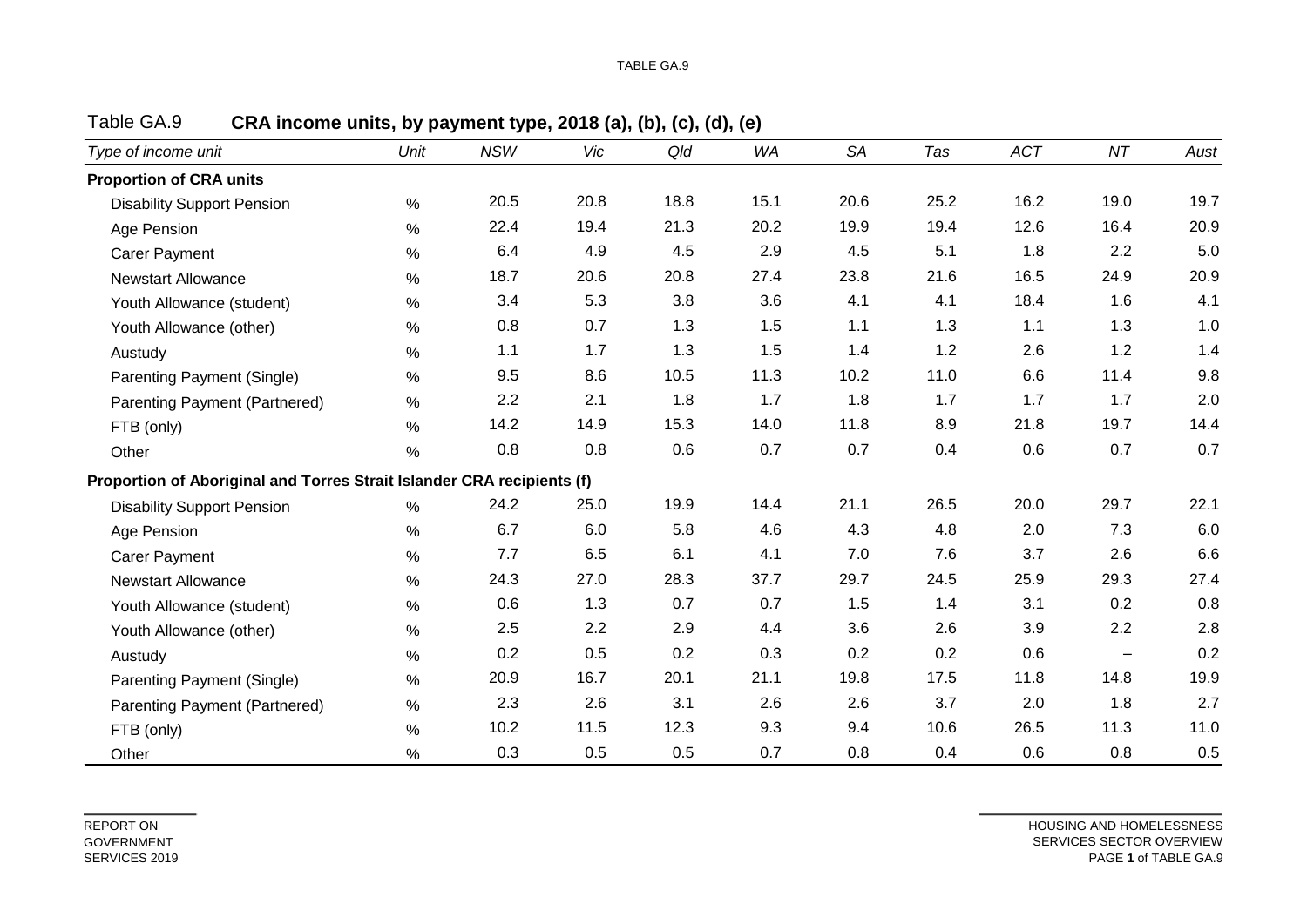#### Table GA.9 **CRA income units, by payment type, 2018 (a), (b), (c), (d), (e)**

| $\overline{\phantom{0}}$<br>† income unit<br>l vpe<br>വ<br>. . | Unit | <b>NISIM</b><br>v∪ v | <b>VIC</b> | ∩ור<br>ື້ | WA | . . | <b>~</b><br>uv | $\sim$ $\sim$ $\sim$<br>╌ | NJ. | ,,,,<br>וטר |
|----------------------------------------------------------------|------|----------------------|------------|-----------|----|-----|----------------|---------------------------|-----|-------------|
|                                                                |      |                      |            |           |    |     |                |                           |     |             |

(a) Includes income units paid CRA under the Social Security Act 1991 or under A New Tax System (Family Assistance) Act 1999 who were entitled to a daily rate of assistance at 29 June 2018.

(b) Australian totals include people in other territories and people with unknown addresses.

(c) Totals may not add due to rounding.

- (d) Primary Payment Type is allocated to an income unit using a hierarchy of the payments received by the members of the income unit. Section G.4 Definitions of key terms and indicators has more detail.
- (e) CRA figures from 2014-15 are extracted from a new dataset built from the new Department of Human Services Enterprise Data Warehouse environment. While every effort has been made to replicate the old dataset, there are some small discrepancies due to differences between the old and new environments. Therefore data may not be strictly comparable with previous years.

(f) Includes income units where one member has self-identified as Aboriginal or Torres Strait Islander.

**–** Nil or rounded to zero.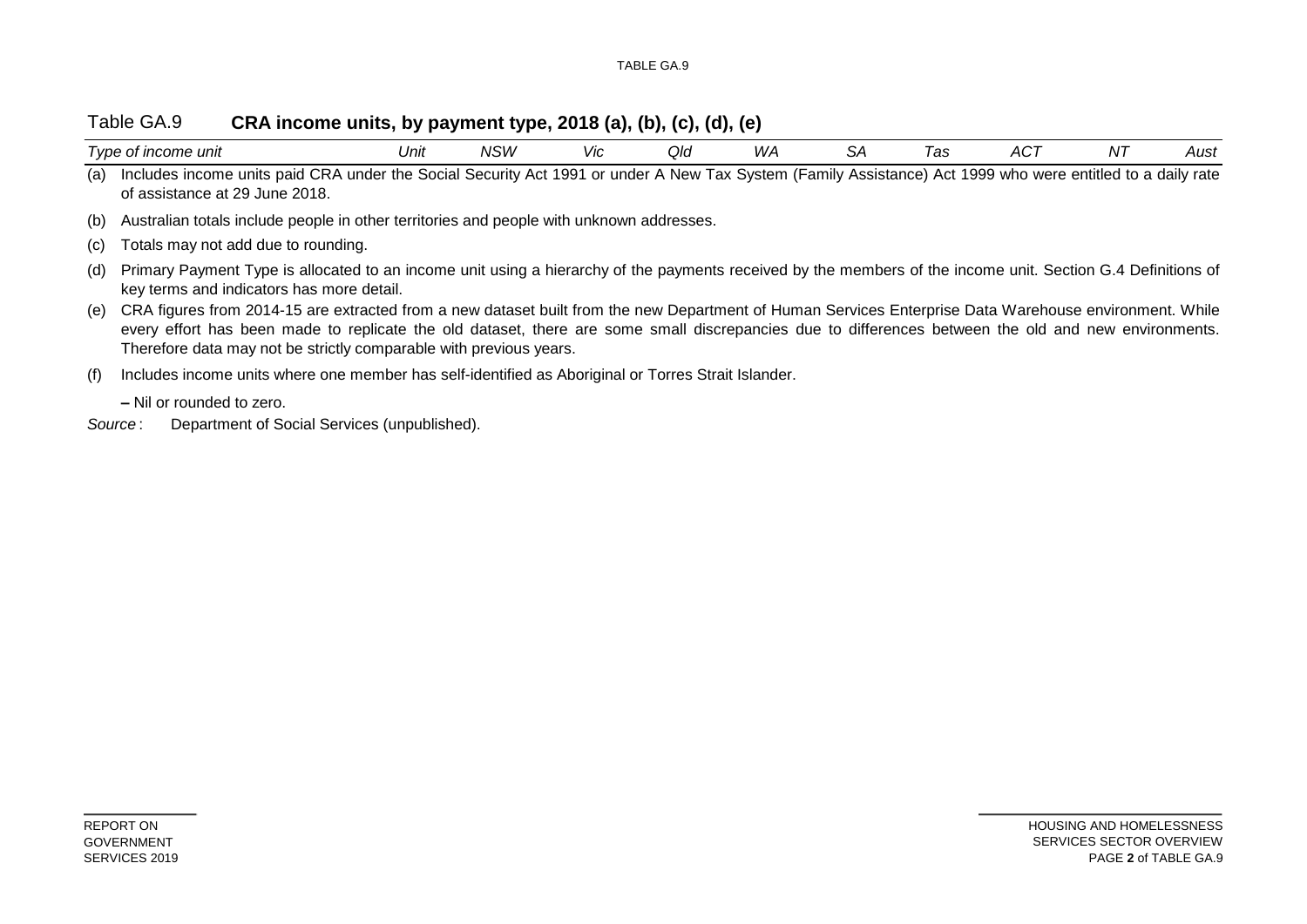| Type of income unit        | Unit | <b>NSW</b> | Vic                          | Qld   | <b>WA</b> | <b>SA</b> | Tas   | <b>ACT</b>    | NT       | Aust  |
|----------------------------|------|------------|------------------------------|-------|-----------|-----------|-------|---------------|----------|-------|
| <b>Number of CRA units</b> |      |            |                              |       |           |           |       |               |          |       |
| <b>Major Cities</b>        | %    | 65.6       | 70.8                         | 61.1  | 77.7      | 74.8      | . .   | 98.9          |          | 65.5  |
| Inner Regional Australia   | %    | 27.0       | 24.1                         | 23.3  | 11.4      | 10.8      | 69.3  | 1.0           | $\cdots$ | 23.6  |
| Outer Regional Australia   | %    | 6.9        | 5.0                          | 14.4  | 7.8       | 12.0      | 29.2  | $\mathbf{r}$  | 72.7     | 9.8   |
| Remote Australia           | %    | 0.4        | $\qquad \qquad \blacksquare$ | 0.8   | 2.5       | 2.0       | 1.3   | $\ddotsc$     | 23.8     | 0.9   |
| Very Remote Australia      | %    | 0.1        |                              | 0.4   | 0.6       | 0.4       | 0.2   | $\sim$ $\sim$ | 3.4      | 0.2   |
| <b>Total</b>               | %    | 100.0      | 100.0                        | 100.0 | 100.0     | 100.0     | 100.0 | 100.0         | 100.0    | 100.0 |

Table GA.10 **CRA income units, by remoteness 2018 (a), (b), (c), (d)**

(a) Includes income units paid CRA under the Social Security Act 1991 or under A New Tax System (Family Assistance) Act 1999 who were entitled to a daily rate of assistance at 29 June 2018.

(b) State and Territory totals include people in unknown localities. Australian totals include people in other territories and people with unknown addresses.

(c) Totals may not add due to rounding

(d) Remoteness Area is based on the income unit's geo-coded address against the 2011 Australian Statistical Geography Standard (ASGS).

.. Not applicable. – Nil or rounded to zero.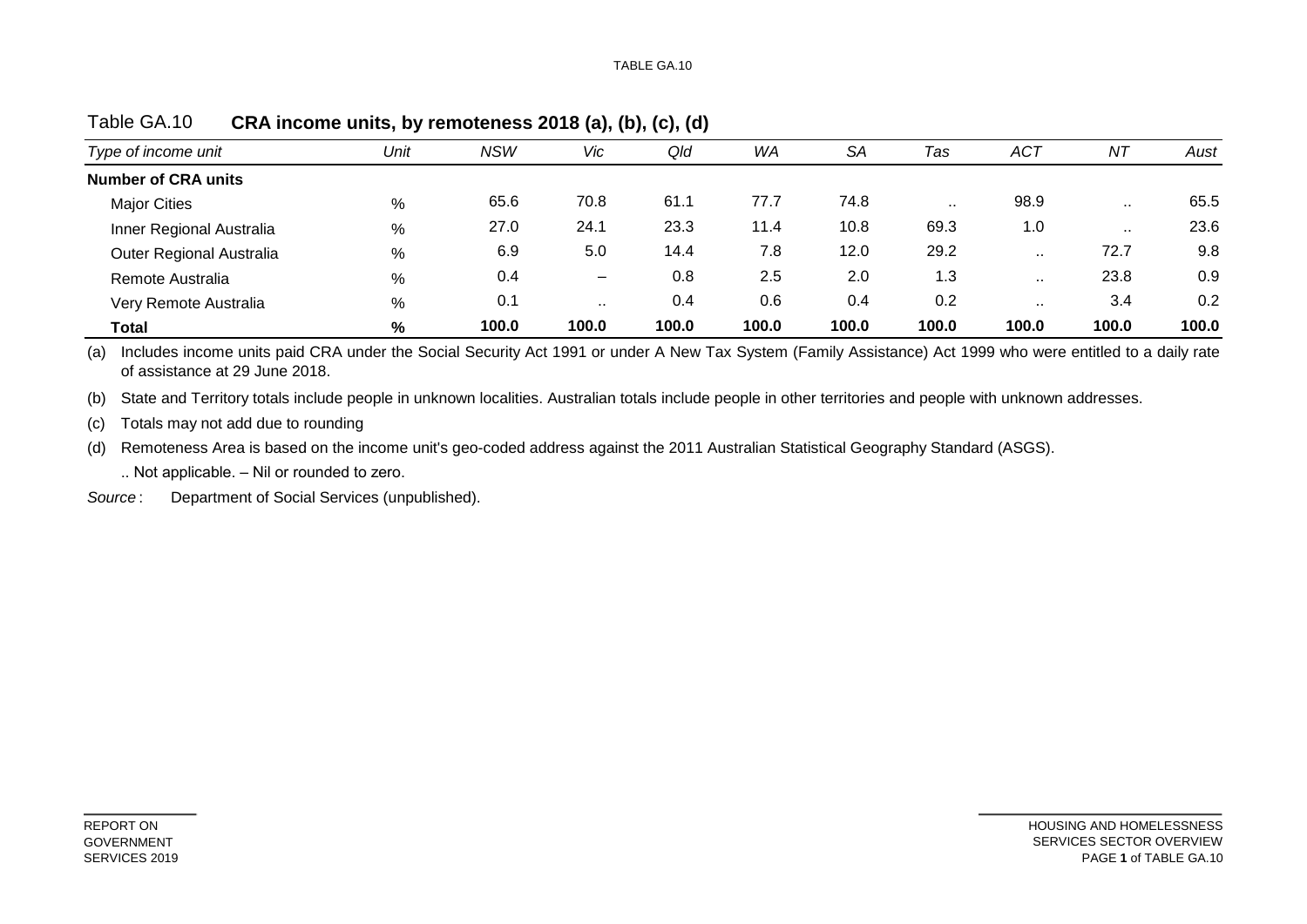| Unit | <b>NSW</b>                                                                                                                                                                                                                                                                                                               | Vic     | Qld     | <b>WA</b> | <b>SA</b> | Tas     | <b>ACT</b> | ΝT      | Aust (c)        |
|------|--------------------------------------------------------------------------------------------------------------------------------------------------------------------------------------------------------------------------------------------------------------------------------------------------------------------------|---------|---------|-----------|-----------|---------|------------|---------|-----------------|
|      |                                                                                                                                                                                                                                                                                                                          |         |         |           |           |         |            |         |                 |
| no.  | 383 183                                                                                                                                                                                                                                                                                                                  | 285 970 | 313821  | 109 599   | 96 862    | 33 385  | 10 372     |         | 4 973 1 238 206 |
| $\%$ | 93.2                                                                                                                                                                                                                                                                                                                     | 97.9    | 92.9    | 94.7      | 96.1      | 92.2    | 96.7       | 73.3    | 94.4            |
| $\%$ | 97.0                                                                                                                                                                                                                                                                                                                     | 99.1    | 95.6    | 96.1      | 97.5      | 94.7    | 98.2       | 69.2    | 96.9            |
|      |                                                                                                                                                                                                                                                                                                                          |         |         |           |           |         |            |         |                 |
| no.  | 27916                                                                                                                                                                                                                                                                                                                    | 6 1 8 4 | 23 807  | 6 1 0 2   | 3974      | 2830    | 355        | 1813    | 72 981          |
| $\%$ | 6.8                                                                                                                                                                                                                                                                                                                      | 2.1     | 7.1     | 5.3       | 3.9       | 7.8     | 3.3        | 26.7    | 5.6             |
| $\%$ | 3.0                                                                                                                                                                                                                                                                                                                      | 0.9     | 4.4     | 3.9       | 2.5       | 5.3     | 1.8        | 30.8    | 3.1             |
|      |                                                                                                                                                                                                                                                                                                                          |         |         |           |           |         |            |         |                 |
| no.  | 84 340                                                                                                                                                                                                                                                                                                                   | 60742   | 63 356  | 17 485    | 20737     | 9 1 1 0 | 1743       | 1 2 8 9 | 258 811         |
| $\%$ | 20.5                                                                                                                                                                                                                                                                                                                     | 20.8    | 18.8    | 15.1      | 20.6      | 25.2    | 16.2       | 19.0    | 19.7            |
|      | 3.1                                                                                                                                                                                                                                                                                                                      | 2.9     | 3.1     | 2.2       | 3.9       | 5.2     | 2.0        | 3.3     | 3.1             |
|      |                                                                                                                                                                                                                                                                                                                          |         |         |           |           |         |            |         |                 |
| no.  | 32 583                                                                                                                                                                                                                                                                                                                   | 27 576  | 33 4 86 | 11 993    | 9755      | 3978    | 2 4 6 0    | 582     | 122 416         |
| $\%$ | 7.9                                                                                                                                                                                                                                                                                                                      | 9.4     | 9.9     | 10.4      | 9.7       | 11.0    | 22.9       | 8.6     | 9.3             |
| $\%$ | 12.8                                                                                                                                                                                                                                                                                                                     | 13.3    | 13.3    | 12.7      | 12.7      | 12.2    | 14.2       | 13.3    | 13.0            |
|      | Income units as proportion of all CRA recipient<br>Income units as proportion of all CRA recipient<br>Aboriginal and Torres Strait Islander population, as<br>Income units as proportion of all CRA recipient<br>Disability Support Pension population, as proportion<br>Income units as proportion of all CRA recipient |         |         |           |           |         |            |         |                 |

| Table GA.11 |  |  |  | Income units receiving CRA, by special needs and geographic location, 2018 (a), (b), (c), (d) |
|-------------|--|--|--|-----------------------------------------------------------------------------------------------|
|-------------|--|--|--|-----------------------------------------------------------------------------------------------|

**Aged 75 years or over (h)**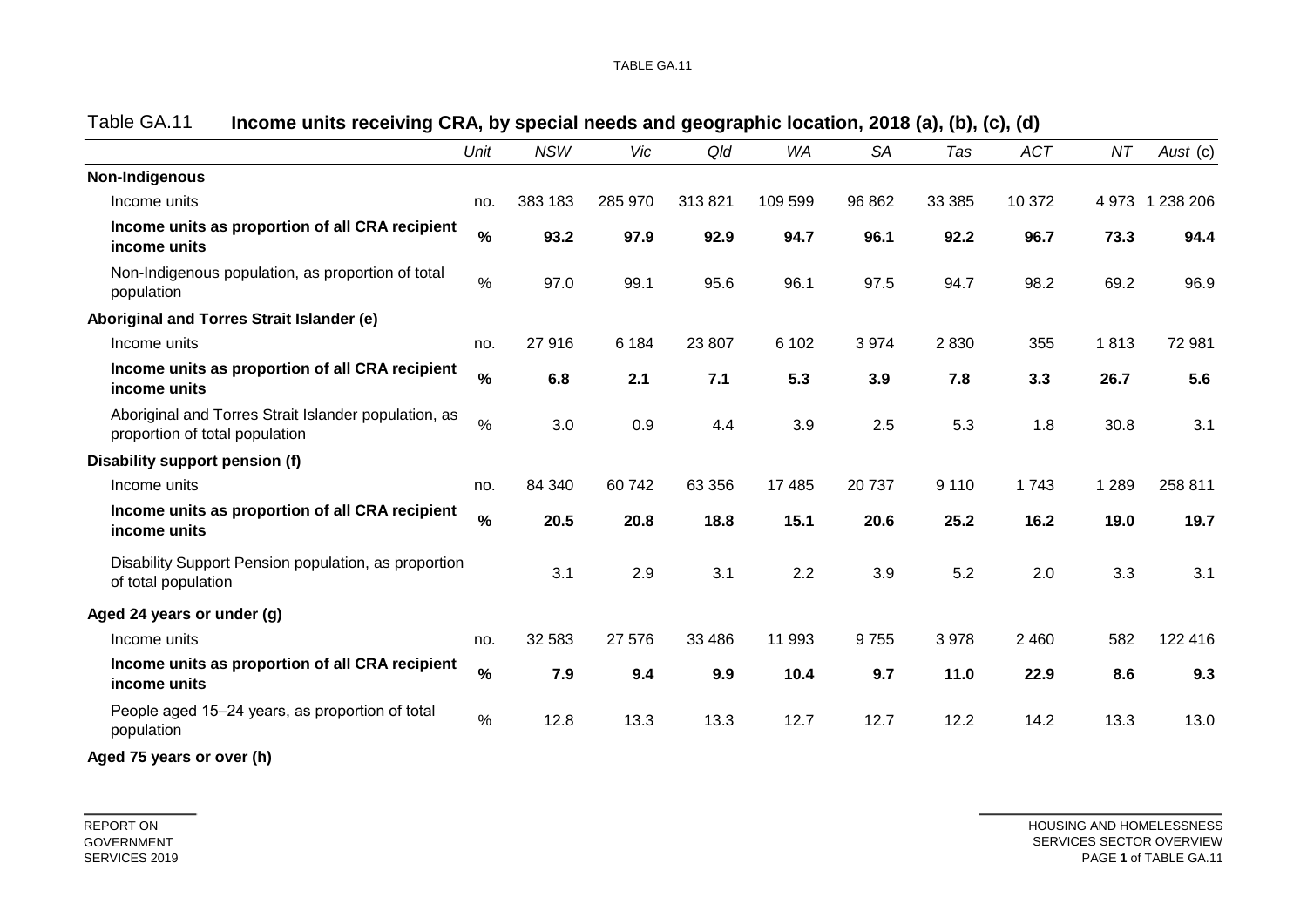|                                                                    | Unit | <b>NSW</b> | Vic      | Qld     | WA      | <b>SA</b> | Tas    | <b>ACT</b> | NT      | Aust (c)  |
|--------------------------------------------------------------------|------|------------|----------|---------|---------|-----------|--------|------------|---------|-----------|
| Income units                                                       | no.  | 46 359     | 28 3 26  | 34 648  | 11 889  | 10 527    | 3524   | 668        | 369     | 136 314   |
| Income units as proportion of all CRA recipient<br>income units    | %    | 11.3       | 9.7      | 10.3    | 10.3    | 10.4      | 9.7    | 6.2        | 5.4     | 10.4      |
| People aged 75 years or over, as proportion of total<br>population | $\%$ | 7.0        | 6.7      | 6.2     | 5.8     | 8.1       | 8.0    | 5.1        | 2.1     | 6.7       |
| <b>Geographic location (i)</b>                                     |      |            |          |         |         |           |        |            |         |           |
| Cap city                                                           |      |            |          |         |         |           |        |            |         |           |
| Income units                                                       | no.  | 216 574    | 199739   | 153 402 | 92 297  | 77 944    | 15 068 | 10 611     | 4 9 3 5 | 770 664   |
| Income units as proportion of all CRA recipient<br>income units    | $\%$ | 52.7       | 68.4     | 45.4    | 79.8    | 77.3      | 41.6   | 98.9       | 72.7    | 58.8      |
| <b>Rest of State/Territory</b>                                     |      |            |          |         |         |           |        |            |         |           |
| Income units                                                       | no.  | 194 365    | 92 2 2 9 | 184 099 | 23 3 26 | 22 873    | 21 141 | 109        | 1849    | 539 884   |
| Income units as proportion of all CRA recipient<br>income units    | %    | 47.3       | 31.6     | 54.5    | 20.2    | 22.7      | 58.4   | 1.0        | 27.2    | 41.2      |
| Total income units (c)                                             | no.  | 411 099    | 292 154  | 337 628 | 115 701 | 100 836   | 36 215 | 10727      | 6 786   | 1 311 187 |

### Table GA.11 **Income units receiving CRA, by special needs and geographic location, 2018 (a), (b), (c), (d)**

(a) Includes income units paid CRA under the Social Security Act 1991 or under A New Tax System (Family Assistance) Act 1999 who were entitled to a daily rate of assistance at 29 June 2018.

(b) CRA figures from 2014-15 are extracted from a new dataset built from the new Department of Human Services Enterprise Data Warehouse environment. While every effort has been made to replicate the old dataset, there are some small discrepancies due to differences between the old and new environments. Therefore data may not be strictly comparable with previous years.

- (c) State and Territory totals include unknown localities, Australian totals include other territories and unknown addresses.
- (d) Totals may not add due to rounding.
- (e) Includes income units where one member has self-identified as Aboriginal or Torres Strait Islander.
- (f) Includes income units where one member was in recipient of Disability Support Pension at 29 June 2018.
- (g) Includes income units where one member was 24 years old or younger at 29 June 2018.
- (h) Includes income units where one member was 75 years old or older at 29 June 2018.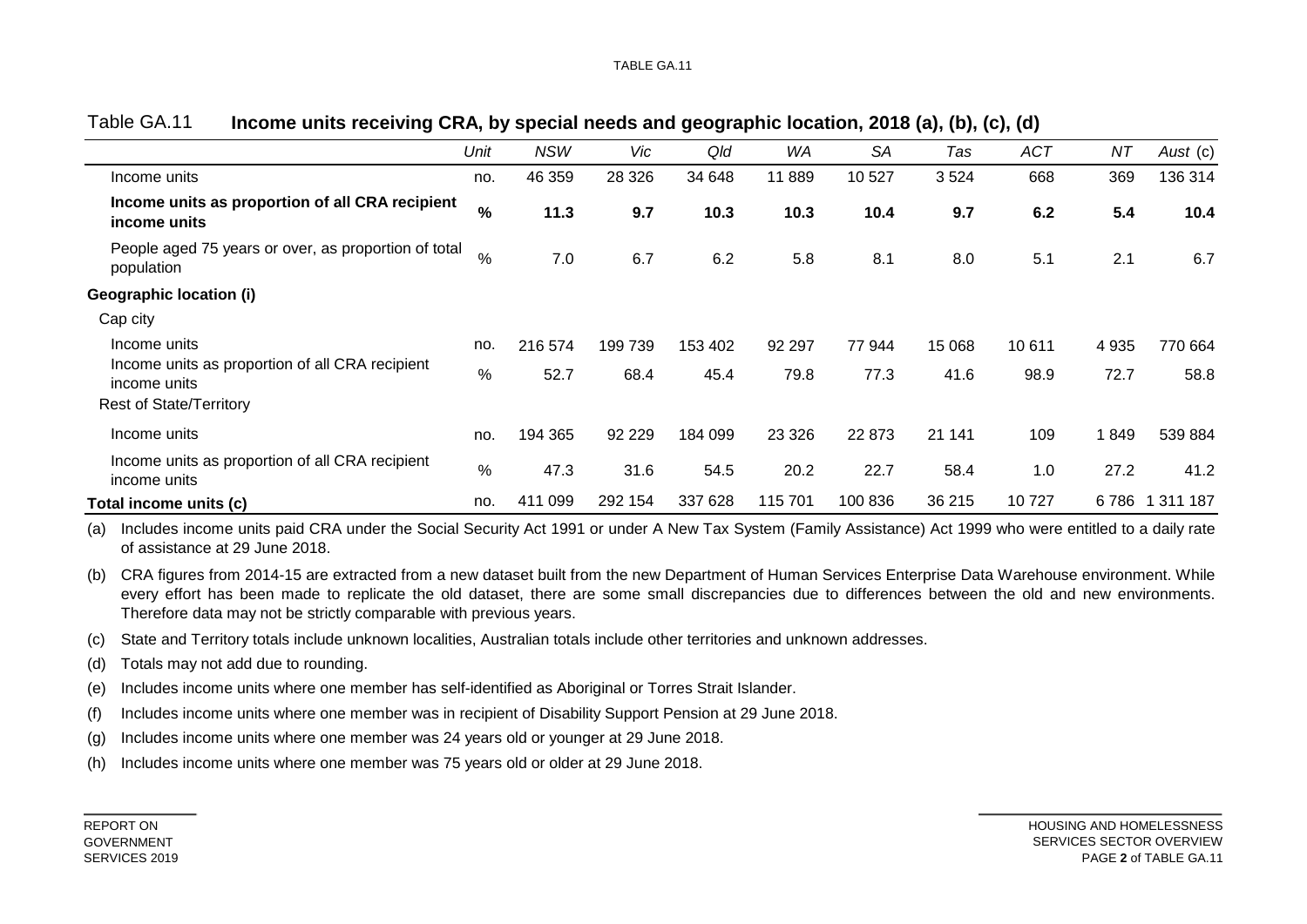### Table GA.11 **Income units receiving CRA, by special needs and geographic location, 2018 (a), (b), (c), (d)**

| Unit | NSW | Vic | Q/d<br>the contract of the contract of the | M/A<br>,,, | SЕ | l as | $AC^{\tau}$ | .<br>NL.<br>, , , | $\Lambda$ i ic<br>$\sim$<br>านจเ<br>,,,, |
|------|-----|-----|--------------------------------------------|------------|----|------|-------------|-------------------|------------------------------------------|
|      |     |     |                                            |            |    |      |             |                   |                                          |

(i) Greater Capital City Statistical Area (GGSA) is based on the income unit's geo-coded address against the 2011 Australian Statistical Geography Standard (ASGS).

DSS (Department of Social Services) (unpublished); ABS (Australian Bureau of Statistics); ABS (2014) *Estimates and Projections, Aboriginal and Torres Strait Islander Australians, 2001 to 2026* , Cat. no. 3238.0; (2017) Australian Demographic Statistics, June 2017, Cat. no. 3101.0, Canberra, table 2A.1. *Source* :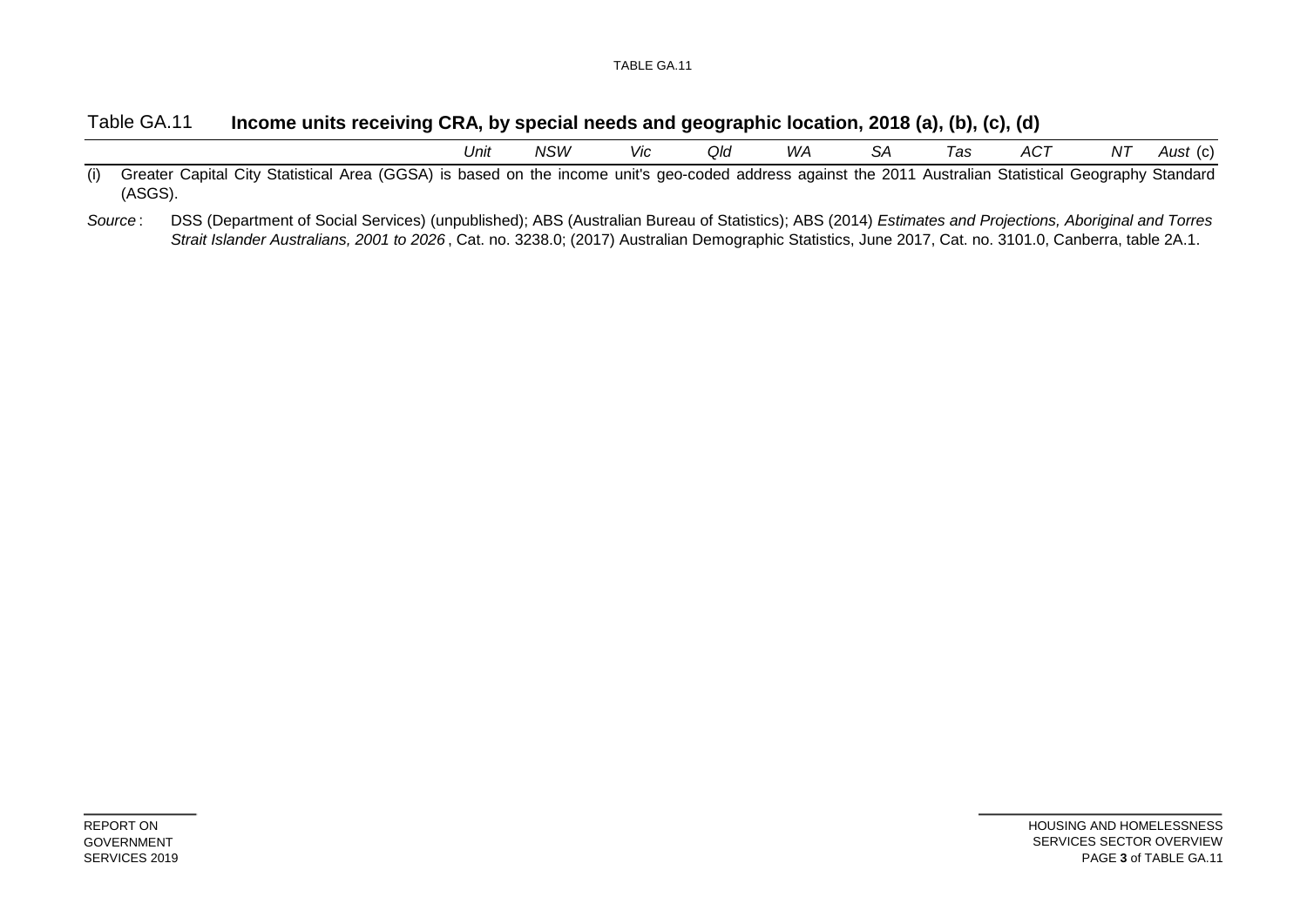#### TABLE GA.12

|      | ``         | , , , , , |      |      |           |      |            |      |      |
|------|------------|-----------|------|------|-----------|------|------------|------|------|
|      | <b>NSW</b> | Vic       | Qld  | WA   | <b>SA</b> | Tas  | <b>ACT</b> | NT   | Aust |
| 2018 | 80.6       | 78.9      | 81.5 | 81.0 | 75.4      | 74.4 | 84.7       | 80.3 | 80.0 |
| 2017 | 80.2       | 78.4      | 81.6 | 81.4 | 75.4      | 73.8 | 84.6       | 80.5 | 79.8 |
| 2016 | 79.6       | 77.8      | 81.6 | 81.2 | 75.1      | 73.8 | 84.4       | 80.6 | 79.4 |
| 2015 | 78.1       | 76.1      | 80.2 | 79.5 | 73.2      | 72.3 | 83.6       | 81.2 | 77.8 |
| 2014 | 76.4       | 74.5      | 79.1 | 77.6 | 71.2      | 71.2 | 83.4       | 78.3 | 76.3 |
|      |            |           |      |      |           |      |            |      |      |

Table GA.12 Income units receiving CRA paying enough rent to be eligible for maximum assistance, by jurisdiction, 2014 to **2018 (per cent) (a), (b)**

(a) Includes income units paid CRA under the Social Security Act 1991 or under A New Tax System (Family Assistance) Act 1999 who were entitled to a daily rate of assistance at 29 June 2018.

(b) Some income units pay enough rent to be entitled to the maximum rate yet only receive a part rate of assistance because of an income test on the payment with which CRA is paid.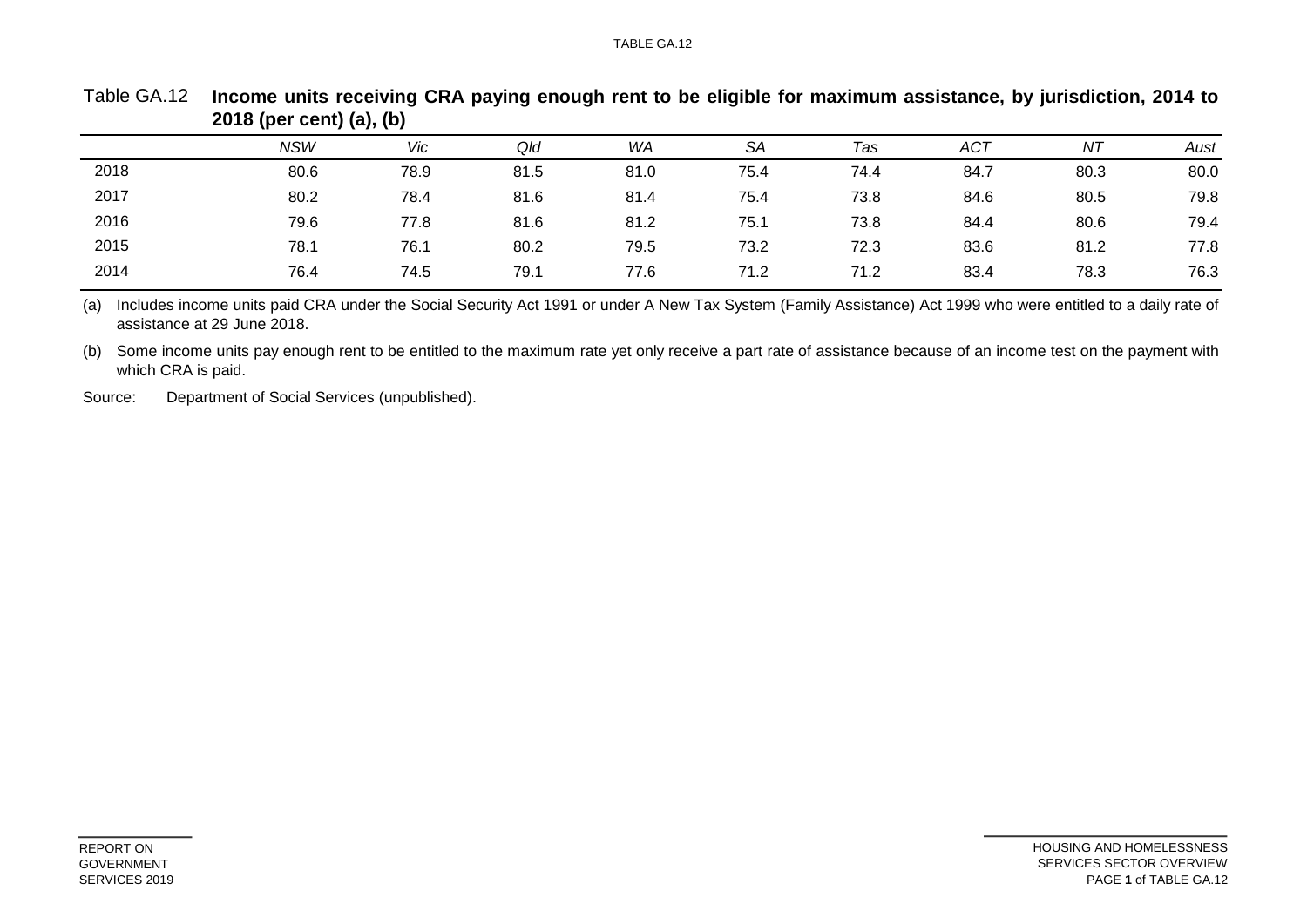|                                                                 | <b>NSW</b> | Vic  | Qld  | <b>WA</b> | SA   | Tas  | <b>ACT</b> | NT   | Aust |
|-----------------------------------------------------------------|------------|------|------|-----------|------|------|------------|------|------|
| All Income units                                                |            |      |      |           |      |      |            |      |      |
| With CRA                                                        | 43.3       | 38.7 | 39.8 | 43.8      | 33.6 | 28.5 | 47.9       | 41.1 | 40.3 |
| <b>Without CRA</b>                                              | 70.6       | 66.3 | 67.8 | 70.8      | 65.2 | 62.4 | 70.7       | 68.3 | 68.3 |
| Aboriginal and Torres Strait Islander income units (c)          |            |      |      |           |      |      |            |      |      |
| With CRA                                                        | 31.7       | 31.6 | 32.9 | 41.5      | 30.3 | 24.1 | 34.2       | 35.3 | 32.6 |
| <b>Without CRA</b>                                              | 65.4       | 63.2 | 64.3 | 71.1      | 64.0 | 56.9 | 61.8       | 68.8 | 65.0 |
| Disability Support Pension income units (d)                     |            |      |      |           |      |      |            |      |      |
| With CRA                                                        | 32.4       | 30.1 | 31.1 | 33.5      | 25.5 | 22.0 | 26.2       | 32.2 | 30.6 |
| <b>Without CRA</b>                                              | 72.9       | 68.8 | 71.3 | 74.2      | 68.5 | 63.5 | 72.3       | 74.6 | 70.9 |
| Income units which includes a member aged 24 years or under (e) |            |      |      |           |      |      |            |      |      |
| With CRA                                                        | 61.0       | 58.9 | 55.0 | 57.0      | 51.5 | 47.5 | 71.0       | 47.7 | 57.4 |
| <b>Without CRA</b>                                              | 81.0       | 78.7 | 77.0 | 79.0      | 75.9 | 74.6 | 86.2       | 71.1 | 78.6 |
| Income units which includes a member aged 75 years or over (f)  |            |      |      |           |      |      |            |      |      |
| With CRA                                                        | 27.9       | 27.3 | 30.4 | 25.1      | 19.9 | 21.2 | 33.4       | 28.5 | 27.4 |
| <b>Without CRA</b>                                              | 59.1       | 58.2 | 62.7 | 56.1      | 52.7 | 58.6 | 61.2       | 59.8 | 59.1 |
| Income units by geographic location (g)                         |            |      |      |           |      |      |            |      |      |
| <b>Capital City</b>                                             |            |      |      |           |      |      |            |      |      |
| With CRA                                                        | 50.9       | 43.0 | 42.2 | 46.2      | 37.1 | 35.0 | 48.0       | 43.9 | 44.8 |
| <b>Without CRA</b>                                              | 74.9       | 68.8 | 68.4 | 72.5      | 67.8 | 66.5 | 70.8       | 69.6 | 70.8 |
| <b>Rest of State/Territory</b>                                  |            |      |      |           |      |      |            |      |      |
| With CRA                                                        | 34.9       | 29.2 | 37.8 | 34.2      | 21.4 | 23.9 |            | 33.5 | 33.9 |
| <b>Without CRA</b>                                              | 65.8       | 61.0 | 67.4 | 64.2      | 56.2 | 59.5 |            | 65.1 | 64.8 |

| Table GA.13 | Proportion of income units receiving CRA, paying more than 30 per cent of income on rent, with and without |
|-------------|------------------------------------------------------------------------------------------------------------|
|             | CRA, by special needs, 2018 (per cent) (a), (b), (c)                                                       |

(a) Includes income units paid CRA under the Social Security Act 1991 or under A New Tax System (Family Assistance) Act 1999 who were entitled to a daily rate of assistance at 29 June 2018. Excludes a small number of income units where income details are incomplete.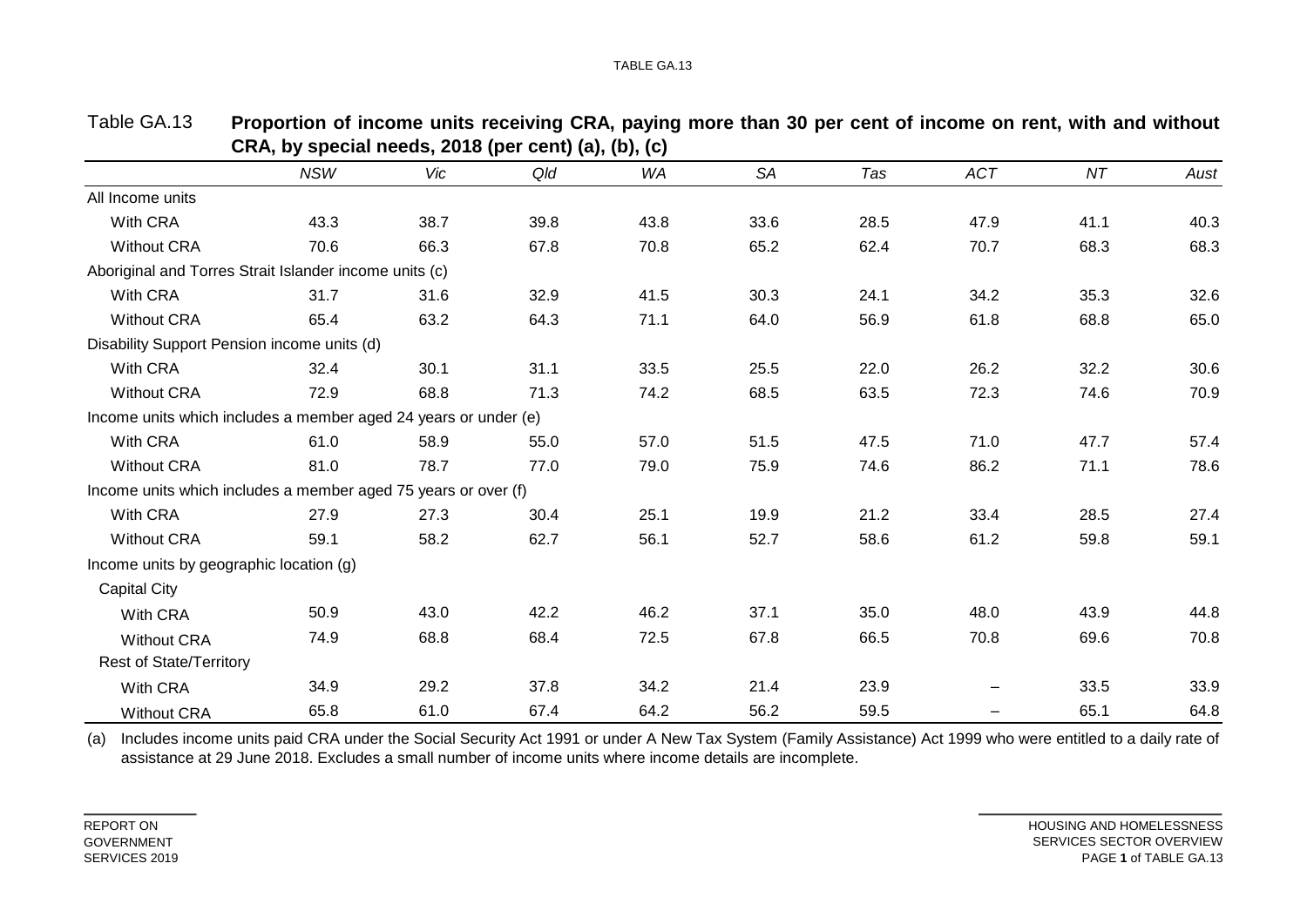#### Table GA.13 Proportion of income units receiving CRA, paying more than 30 per cent of income on rent, with and without **CRA, by special needs, 2018 (per cent) (a), (b), (c)**

|     |                                                                                                                                                                                     | <b>NSW</b> | Vic | Qld | WA | SА | Tas | ACT | N7 | Aust |
|-----|-------------------------------------------------------------------------------------------------------------------------------------------------------------------------------------|------------|-----|-----|----|----|-----|-----|----|------|
| (b) | Australian totals include other territories and unknown addresses.                                                                                                                  |            |     |     |    |    |     |     |    |      |
| (c) | Includes income units where one member has self-identified as Aboriginal or Torres Strait Islander. Some members of an income unit may also self-identify as<br>South Sea Islander. |            |     |     |    |    |     |     |    |      |
| (d) | Includes income units where one member was in recipient of Disability Support Pension at 29 June 2018.                                                                              |            |     |     |    |    |     |     |    |      |
| (e) | Includes income where one member was 24 years old or younger at 29 June 2018.                                                                                                       |            |     |     |    |    |     |     |    |      |
| (f) | Includes income where one member was 75 years old or older at 29 June 2018.                                                                                                         |            |     |     |    |    |     |     |    |      |
| (g) | Greater Capital City Statistical Area (GGSA) is based on the income unit's geo-coded address against the 2011 Australian Statistical Geography Standard<br>(ASGS).                  |            |     |     |    |    |     |     |    |      |

**–** Nil or rounded to zero.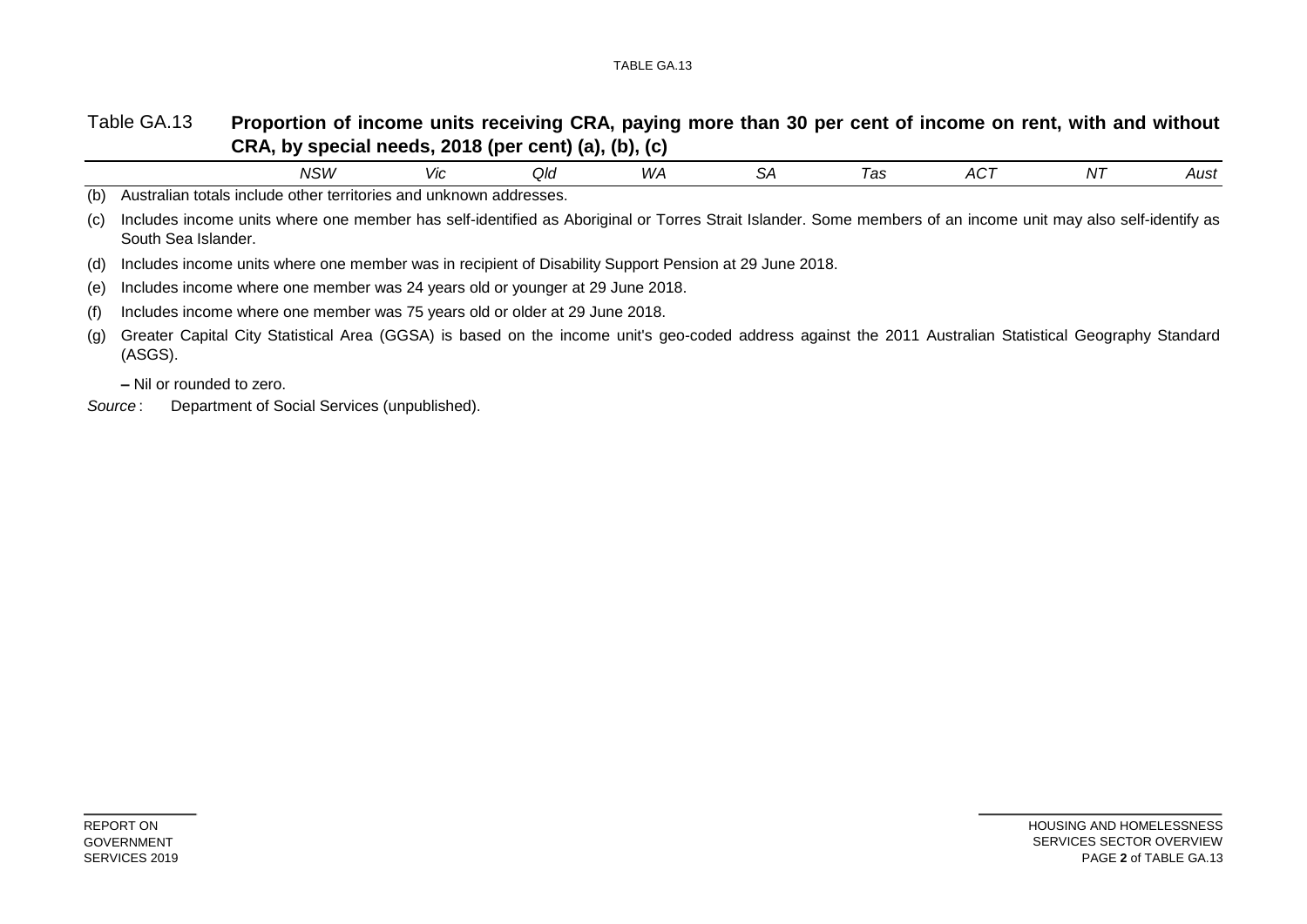|                                                        | Unit          | <b>NSW</b> | Vic  | $(4)$ , $(5)$ , $(6)$ , $(7)$ , $(8)$ , $(9)$<br>Qld | <b>WA</b> | <b>SA</b> | Tas  | <b>ACT</b>               | NT   | Aust |
|--------------------------------------------------------|---------------|------------|------|------------------------------------------------------|-----------|-----------|------|--------------------------|------|------|
|                                                        |               |            |      |                                                      |           |           |      |                          |      |      |
| All income units                                       |               |            |      |                                                      |           |           |      |                          |      |      |
| With CRA                                               | $\%$          | 15.3       | 12.3 | 11.8                                                 | 13.9      | 8.7       | 6.4  | 22.4                     | 12.9 | 12.9 |
| <b>Without CRA</b>                                     | $\%$          | 29.4       | 26.5 | 26.5                                                 | 30.8      | 23.0      | 18.6 | 35.7                     | 29.2 | 27.4 |
| Aboriginal and Torres Strait Islander income units (c) |               |            |      |                                                      |           |           |      |                          |      |      |
| With CRA                                               | %             | 8.7        | 9.4  | 8.7                                                  | 11.8      | 7.1       | 5.0  | 12.6                     | 9.1  | 8.8  |
| <b>Without CRA</b>                                     | $\%$          | 21.7       | 22.8 | 22.3                                                 | 30.1      | 20.4      | 15.2 | 23.6                     | 24.9 | 22.4 |
| Disability Support pension income units (d)            |               |            |      |                                                      |           |           |      |                          |      |      |
| With CRA                                               | $\frac{0}{0}$ | 8.4        | 6.3  | 5.8                                                  | 7.4       | 4.7       | 2.3  | 9.3                      | 6.4  | 6.7  |
| <b>Without CRA</b>                                     | $\%$          | 21.1       | 19.2 | 19.1                                                 | 22.8      | 16.0      | 12.0 | 17.1                     | 23.2 | 19.5 |
| Aged 24 years and under income units (e)               |               |            |      |                                                      |           |           |      |                          |      |      |
| With CRA                                               | %             | 28.8       | 27.9 | 22.4                                                 | 18.7      | 16.4      | 17.1 | 43.4                     | 19.5 | 24.7 |
| <b>Without CRA</b>                                     | %             | 48.8       | 47.8 | 43.3                                                 | 43.7      | 39.1      | 36.9 | 62.3                     | 39.1 | 45.6 |
| Aged 75 years and over income units (f)                |               |            |      |                                                      |           |           |      |                          |      |      |
| With CRA                                               | $\frac{0}{0}$ | 7.5        | 6.6  | 6.3                                                  | 6.4       | 3.7       | 3.1  | 10.5                     | 7.6  | 6.5  |
| <b>Without CRA</b>                                     | $\%$          | 16.3       | 15.8 | 17.2                                                 | 15.2      | 11.0      | 11.0 | 19.3                     | 16.0 | 15.8 |
| Income units by geographic location (g)                |               |            |      |                                                      |           |           |      |                          |      |      |
| <b>Capital City</b>                                    |               |            |      |                                                      |           |           |      |                          |      |      |
| With CRA                                               | %             | 20.4       | 14.9 | 12.7                                                 | 15.1      | 10.1      | 8.8  | 22.4                     | 14.5 | 15.5 |
| <b>Without CRA</b>                                     | %             | 34.8       | 29.8 | 28.2                                                 | 32.6      | 25.4      | 22.5 | 35.7                     | 31.4 | 30.7 |
| <b>Rest of State/Territory</b>                         |               |            |      |                                                      |           |           |      |                          |      |      |
| With CRA                                               | $\frac{0}{0}$ | 9.5        | 6.7  | 11.0                                                 | 9.1       | 3.7       | 4.7  | $\overline{\phantom{m}}$ | 8.7  | 9.1  |
| <b>Without CRA</b>                                     | $\%$          | 23.3       | 19.5 | 25.1                                                 | 23.5      | 14.7      | 15.7 | $\qquad \qquad \qquad$   | 23.5 | 22.6 |

| Table GA.14 | Proportion of income units receiving CRA with more than 50 per cent of income spent on rent, with and without |
|-------------|---------------------------------------------------------------------------------------------------------------|
|             | CRA, by special needs, 2018 (per cent) (a), (b), (c)                                                          |

(a) Includes income units paid CRA under the Social Security Act 1991 or under A New Tax System (Family Assistance) Act 1999 who were entitled to a daily rate of assistance at 29 June 2018. Excludes a small number of income units where income details are incomplete.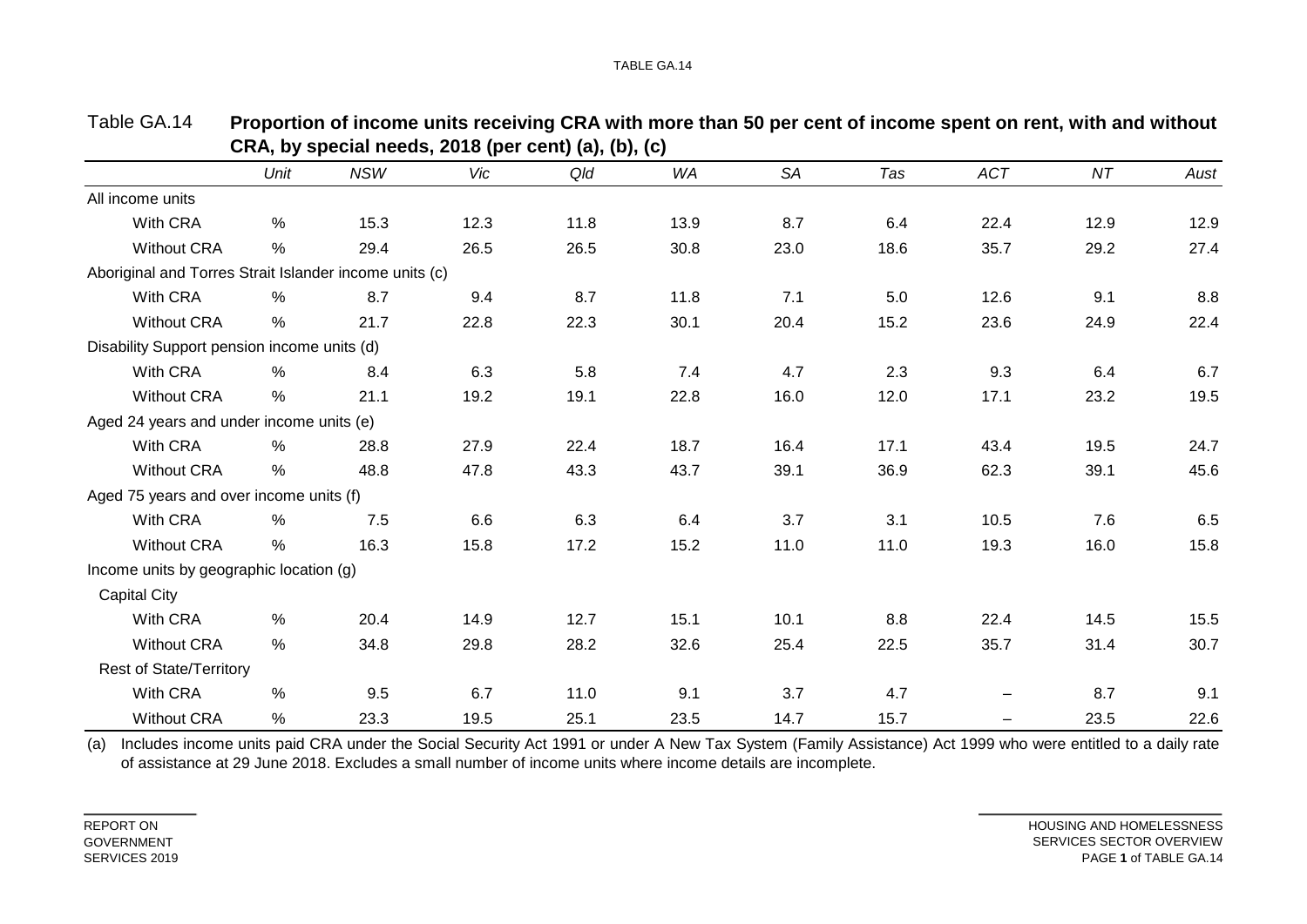#### Table GA.14 **Proportion of income units receiving CRA with more than 50 per cent of income spent on rent, with and without CRA, by special needs, 2018 (per cent) (a), (b), (c)**

|     |                                                                                                                                                                                     | Unit | NSW | Vic. | Qld | WA | SА | Tas | ACT | N7 | Aust |
|-----|-------------------------------------------------------------------------------------------------------------------------------------------------------------------------------------|------|-----|------|-----|----|----|-----|-----|----|------|
| (b) | Australian totals include other territories and unknown addresses.                                                                                                                  |      |     |      |     |    |    |     |     |    |      |
| (C) | Includes income units where one member has self-identified as Aboriginal or Torres Strait Islander. Some members of an income unit may also self-identify as<br>South Sea Islander. |      |     |      |     |    |    |     |     |    |      |
| (d) | Includes income units where one member was in recipient of Disability Support Pension at 29 June 2018.                                                                              |      |     |      |     |    |    |     |     |    |      |
| (e) | Includes income where one member was 24 years old or younger at 29 June 2018.                                                                                                       |      |     |      |     |    |    |     |     |    |      |
| (f) | Includes income where one member was 75 years old or older at 29 June 2018.                                                                                                         |      |     |      |     |    |    |     |     |    |      |
| (g) | Greater Capital City Statistical Area (GGSA) is based on the income unit's geo-coded address against the 2011 Australian Statistical Geography Standard<br>(ASGS).                  |      |     |      |     |    |    |     |     |    |      |

**–** Nil or rounded to zero.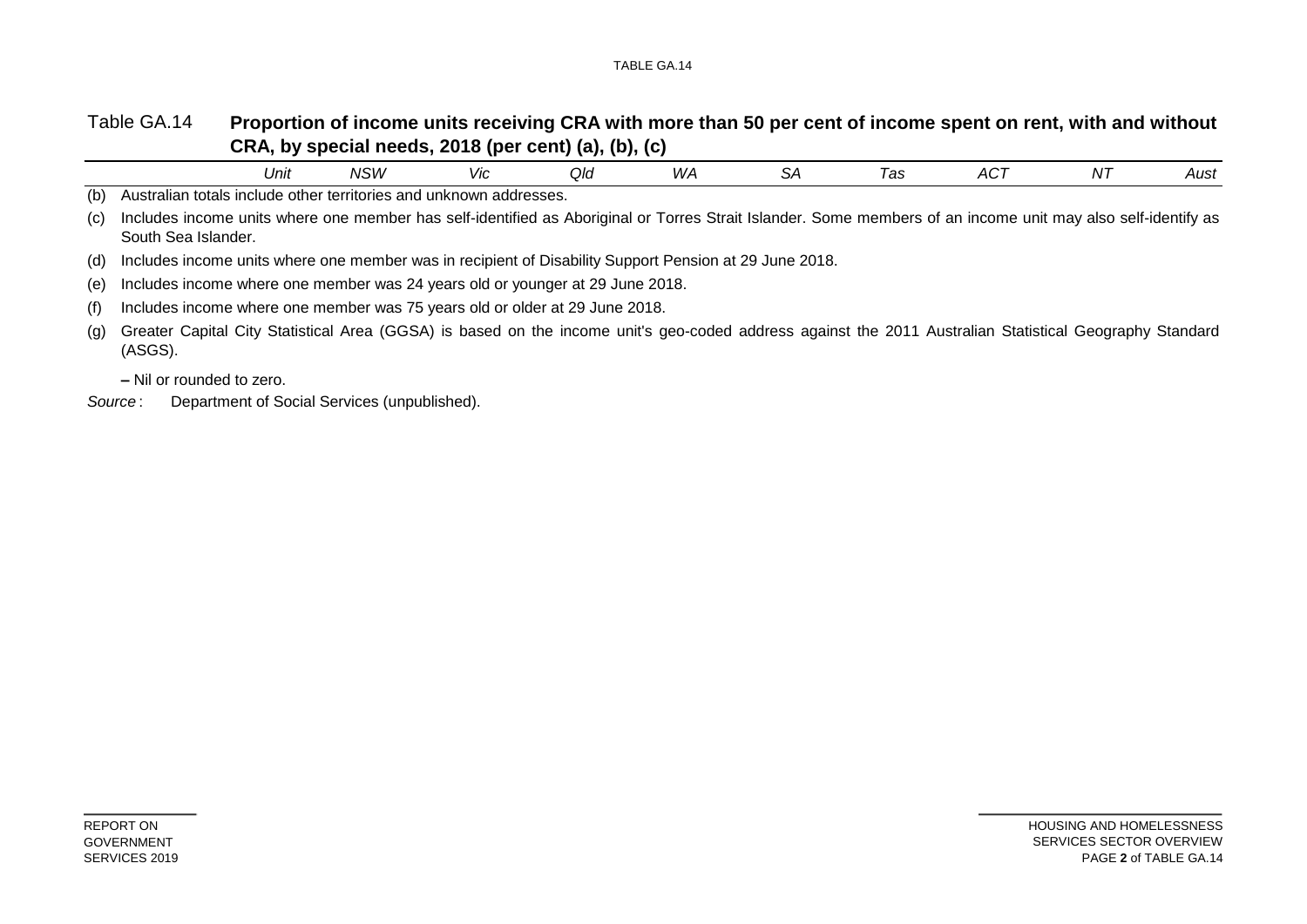|                                           | 2007-08 | 2009-10 | $2011 - 12$ | 2013-14 | 2015-16 |
|-------------------------------------------|---------|---------|-------------|---------|---------|
| Proportion of households, by tenure type: |         |         |             |         |         |
| Home owners/purchasers                    | 68.3    | 68.8    | 67.4        | 67.2    | 67.5    |
| Renters                                   |         |         |             |         |         |
| Private rental                            | 23.9    | 23.7    | 25.1        | 25.7    | 25.3    |
| Public housing (a)                        | 4.5     | 3.9     | 3.9         | 3.6     | 3.5     |
| Total renters (b)                         | 29.7    | 28.7    | 30.3        | 31.0    | 30.3    |
| All households (c)                        | 100.0   | 100.0   | 100.0       | 100.0   | 100.0   |

### Table GA.15 **Housing composition by tenure type (per cent)**

(a) Includes all households renting from a State or Territory housing authority.

(b) Includes 'other' landlord type, which accounts for less than 2 per cent of all renters.

(c) Includes 'other' tenure types, which accounts for less than 3 per cent of all households.

*Source* : ABS (2017) *Housing Occupancy and Costs, Australia, 2015–16* ; ABS (2015) *Household Income and Wealth,* 2013–14, Canberra.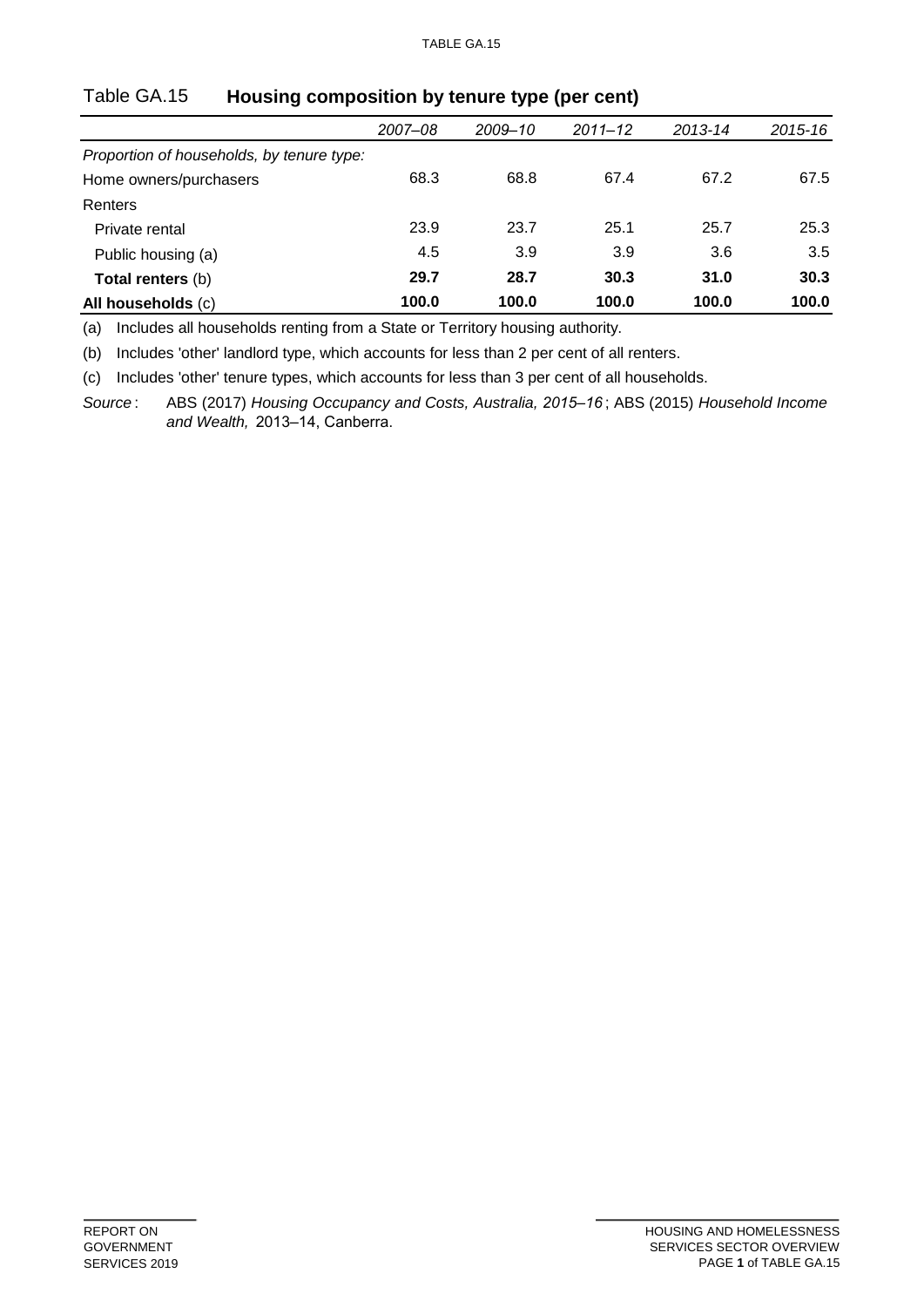|         | NSW | Vic | Qld | WA  | SА  | Tas | ACT | $NT$ (b), (c) | Aust |
|---------|-----|-----|-----|-----|-----|-----|-----|---------------|------|
| 2015-16 | 3.9 | 2.2 | 3.2 | 3.1 | 6.2 | 4.4 | 6.1 | 5.4           | 3.5  |
| 2013-14 | 3.7 | 2.6 | 3.4 | 3.1 | 5.9 | 4.1 | 7.1 | 6.4           | 3.6  |
| 2011-12 | 4.7 | 2.8 | 2.7 | 3.8 | 5.7 | 5.6 | 7.5 | 8.1           | 3.9  |
| 2009-10 | 3.9 | 2.5 | 3.7 | 4.7 | 6.4 | 5.6 | 6.4 | 7.8           | 3.9  |
| 2007-08 | 5.0 | 3.6 | 2.8 | 4.3 | 7.7 | 6.9 | 8.5 | 10.9          | 4.5  |

### Table GA.16 **Households residing in public housing (per cent) (a)**

(a) Includes all households renting from a State or Territory housing authority.

(b) Data for the NT should be interpreted with caution as the SIH excludes very remote areas, which comprise around 23 per cent of the estimated resident population of the NT.

(c) Estimates for the NT for 2007–08, 2009–10 and 2015–16 have relative standard errors of 25 per cent to 50 per cent and should be used with caution.

*Source* : ABS (2017) *Housing Occupancy and Costs, Australia* , 2015–16; ABS (2015) *Household Income and Wealth* , 2013–14, Canberra.